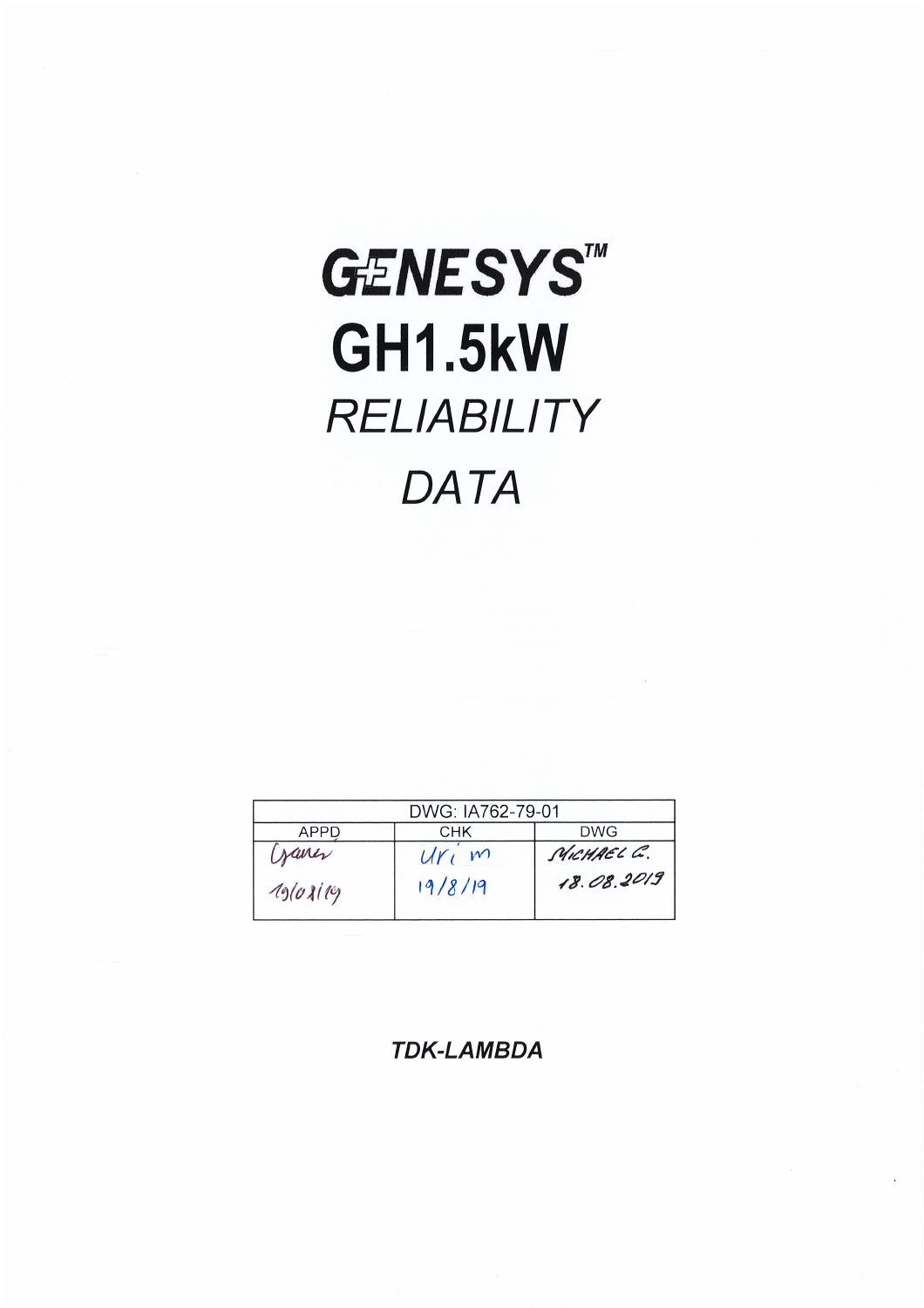| <b>INDEX</b>                        | <b>PAGE</b> |
|-------------------------------------|-------------|
| 1. MTBF; Calculated Value of MTBF   | $R-1$       |
| 2. Components Derating              | $R - 2 - 5$ |
| 3. Main Components Temperature Rise | $R - 6 - 9$ |
| 4. Elec. Capacitors Computed Life   | $R-10$      |
| 5. Abnormal Test                    | $R-11-14$   |

The above data is typical value. As all units have nearly the same characteristics, the data to be considered as ability value.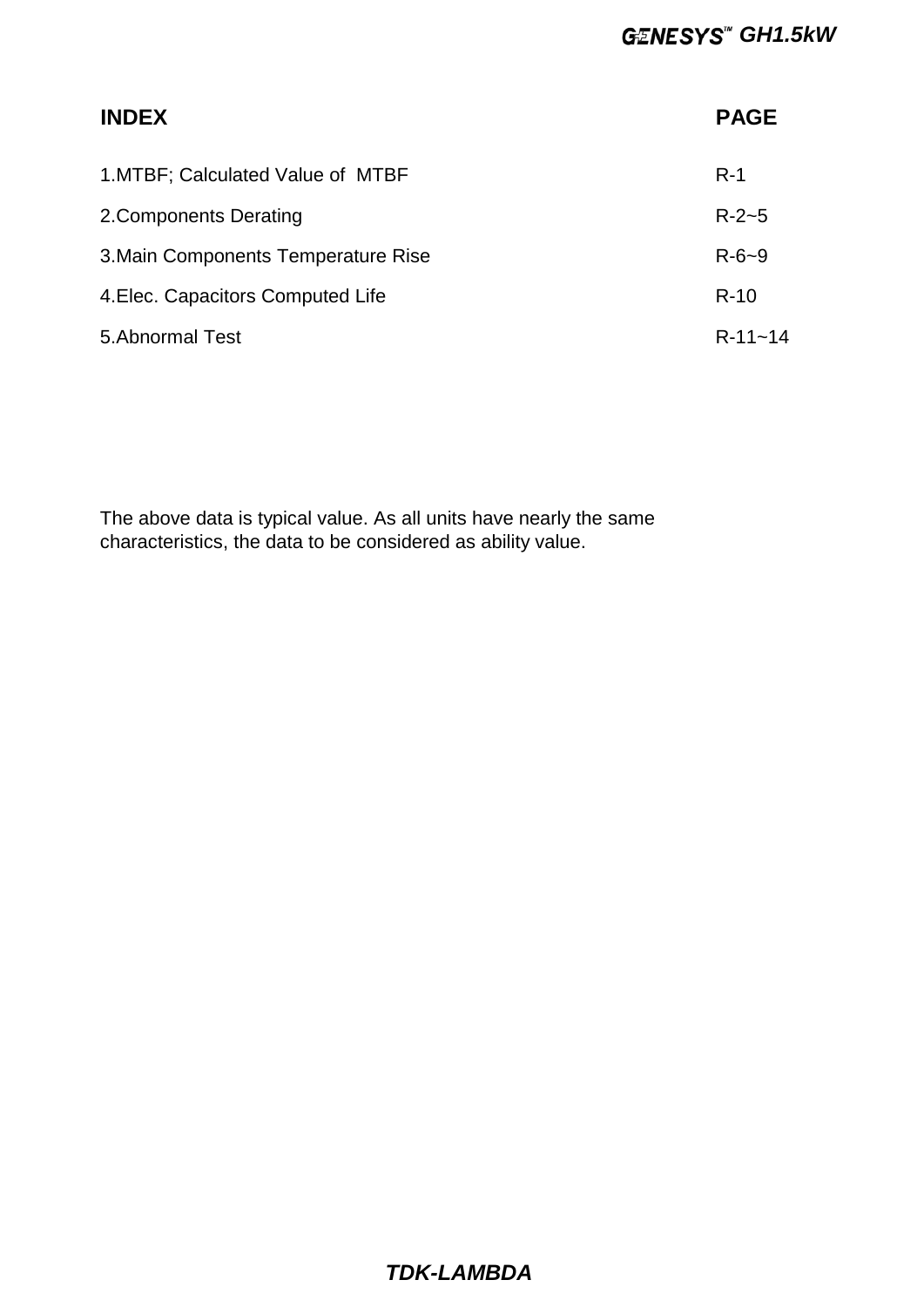#### **1. M.T.B.F.**

Calculation based on parts stress reliability projection of Telcordia (Bellcore)

"Reliability Prediction Procedure for Electronic Equipment" Document number TR-322,Issue5) Individual failure λss is calculated from electrical stress and temperature rise of each device.

$$
MTBF = \frac{1}{\lambda_{\text{equip}}} = \frac{1}{\pi_{E} \sum_{i=1}^{m} N_{i} \cdot \lambda_{\text{SSI}}} \times 10^{9}
$$
 (hours)  

$$
\lambda_{\text{SSI}} = \lambda_{Gi} \cdot \pi_{Qi} \cdot \pi_{Si} \cdot \pi_{Ti}
$$

| $\lambda$ equip | : Total Equipment failure rate (FITs = Failures in $10^9$ hours) |
|-----------------|------------------------------------------------------------------|
| $\lambda$ Gi    | : Generic failure rate for the $i$ th device                     |
| $\pi$ Qi        | : Quality factor for the $i$ th device                           |
| $\pi$ Si        | : Stress factor for the $i$ th device                            |
| $\pi$ Ti        | : Temperature factor for the $i$ th device                       |
| m               | : Number of different device types                               |
| Ni              | : Quantity of $i$ th device type                                 |
| $\pi E$         | : Equipment environmental factor                                 |

Conditions:

Ta=25°C Gf - Ground,Fixed,Uncontrolled

#### **M.T.B.F. =347377 (HOURS)**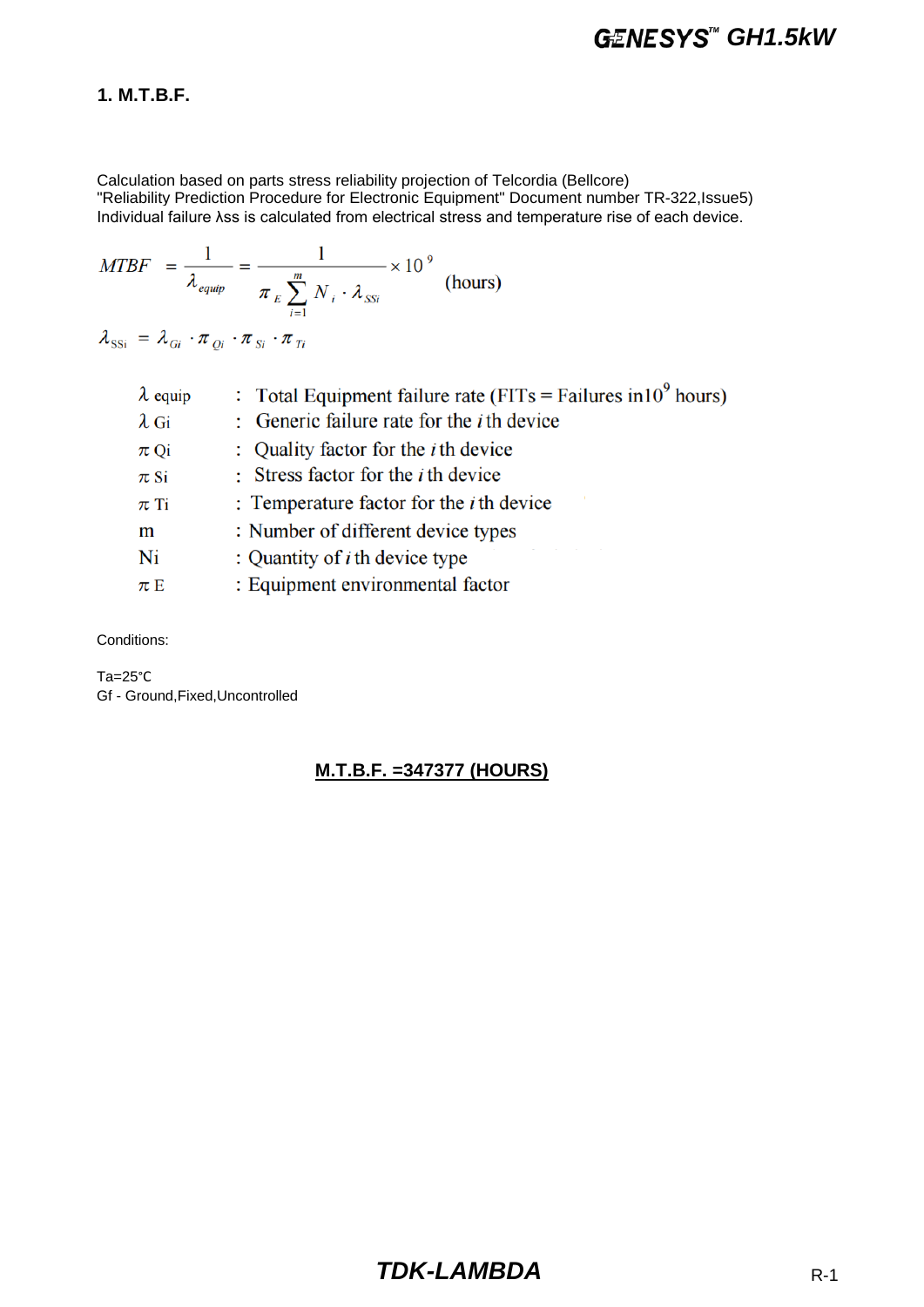### **2. COMPONENT DERATING**

#### GH1.5kW SERIES

Calculation method

(1) Conditions

| Input:                          | Nominal                                    |
|---------------------------------|--------------------------------------------|
| Output:<br>Ambient temperature: | Vout - 100%, lout - 100%<br>$50^{\circ}$ C |
| <b>Mounting Method:</b>         | <b>Standard Mounting</b>                   |

- (2) Semiconductors Compared with maximum junction temperature and actual one which is calculated on case temperature, power dissipation and thermal impedance.
- (3) IC, Resistors, Capacitors, etc.

Ambient temperature, operating conditions and power dissipation are within derating criteria.

#### (4) Calculation method of thermal impedance:

$$
\Theta_{j-a} = \frac{Tj(\max) - Ta}{Pc(\max)} \qquad \Theta_{j-c} = \frac{Tj(\max) - Tc}{Pc(\max)} \qquad \Theta_{j-l} = \frac{Tj(\max) - Tl}{Pc(\max)}
$$

*Tc* : Case Temperature at Start Point of Derating; 25°C in General

- *Ta* : Ambient Temperature at Start Point of Derating; 25°C in General
- *Pc* (max): Maximum Power Dissipation
- *Tj* (max): Maximum Junction temperature
	- Θ*j-c* : Thermal Impedance between Junction and Case
	- Θ*j-a* : Thermal Impedance between Junction and Air
	- Θ*j-l* : Thermal Impedance between Junction and Lead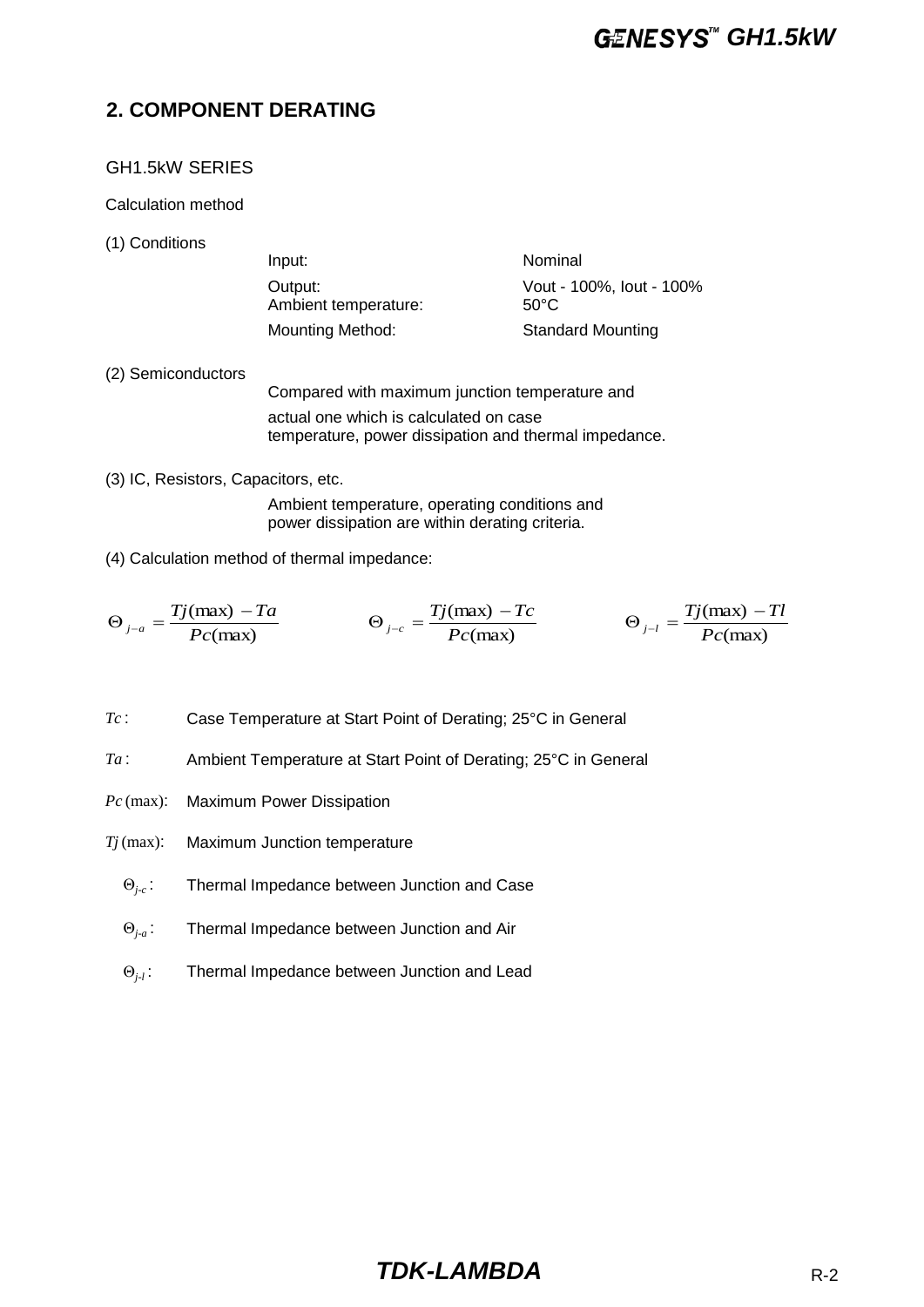#### **2. COMPONENT DERATING**

|                   | $Load = 100\%$                 |      | Ta=50°C |             | <b>INPUT1P</b> |      |          |       |      |
|-------------------|--------------------------------|------|---------|-------------|----------------|------|----------|-------|------|
| D <sub>1</sub>    | Tjmax=                         | 150  | °C      | $\Box$ -C = | 1.0            | °C/W | $Pmax =$ | $---$ | W    |
| D25XB60-7000      | $Pd =$                         | 14   | W       | $\Box$ Tc = | 45.7           | °C   | $T_c =$  | 95.7  | °C   |
| <b>SHINDENGEN</b> | $T_i = Tc + (i c x Pd) =$      |      |         | $Ti =$      | 109.7          | °C   | $D.F. =$ | 73.1  | %    |
| D <sub>2</sub>    | Timax=                         | 150  | °C      | $\Box$ -C = | 1.0            | °C/W | $Pmax =$ | $---$ | W    |
| D25XB60-7000      | $Pd =$                         | 14   | W       | $\Box$ Tc = | 52.9           | °C   | $T_c =$  | 102.9 | °C   |
| <b>SHINDENGEN</b> | $ T  = Tc + (i c \times Pd) =$ |      |         | $Ti =$      | 116.9          | °C   | $D.F. =$ | 77.9  | %    |
| A6                | Timax=                         | 150  | °C      | $\Box$ -C = | 3.0            | °C/W | $Pmax =$ | $---$ | W    |
| MIP2E5DMY         | $Pd =$                         | 1.84 | W       | $\Box$ Tc = | 14.1           | °C   | $T_c =$  | 64.1  | °C   |
| <b>PANASONIC</b>  | $ T  = Tc + (  c \times Pd) =$ |      |         | Ti =        | 69.6           | °C   | $D.F. =$ | 46.4  | $\%$ |

Load = 100% Ta=50°C **PFC**

| Q3              | $Timax =$                                       | 150 | $^{\circ}C$ | $\Box$ -c =       | 0.5   | °C/W              | $Pmax =$ | 270.0 | W               |
|-----------------|-------------------------------------------------|-----|-------------|-------------------|-------|-------------------|----------|-------|-----------------|
| TK39N60W,S1VF   | $Pd =$                                          | 6.6 | W           | $\Box$ Tc =       | 47.4  | $^{\circ}C$       | $Tc =$   | 97.4  | $^{\circ}C$     |
| Toshiba         | $Tj = Tc + (\square j-c \times Pd) \Rightarrow$ |     |             | $Tj =$            | 100.5 | $^{\circ}{\rm C}$ | $D.F. =$ | 67.0  | ℅               |
| Q4              | Tjmax=                                          | 150 | $^{\circ}C$ | $\Box$ -c =       | 0.5   | $\degree$ C/W     | $Pmax =$ | 270.0 | W               |
| TK39N60W,S1VF   | $Pd =$                                          | 6.6 | W           | $\Box$ Tc =       | 50.2  | $^{\circ}{\rm C}$ | $T_c =$  | 100.2 | $^{\circ}C$     |
| Toshiba         | $Tj = Tc + (\square j-c \times Pd) =>$          |     |             | $Tj =$            | 103.3 | $^{\circ}{\rm C}$ | $D.F. =$ | 68.8  | $\%$            |
| Q7              | Tjmax=                                          | 150 | °C          | $\Box$ -C =       | 0.5   | °C/W              | $Pmax =$ | 270.0 | W               |
| TK39N60W, S1VF  | $Pd =$                                          | 6.6 | W           | $\Box$ Tc =       | 49.5  | $^{\circ}{\rm C}$ | $T_c =$  | 99.5  | $^{\circ}C$     |
| Toshiba         | $Tj = Tc + (\square j-c \times Pd) \Rightarrow$ |     |             | $Tj =$            | 102.6 | $^{\circ}{\rm C}$ | $D.F. =$ | 68.4  | ℅               |
| Q8              | Tjmax=                                          | 150 | $^{\circ}C$ | $\Box$ -C =       | 0.5   | °C/W              | $Pmax =$ | 270.0 | W               |
| TK39N60W,S1VF   | $Pd =$                                          | 6.6 | W           | $\Box$ Tc =       | 46.4  | $^{\circ}C$       | $T_c =$  | 96.4  | $\rm ^{\circ}C$ |
| Toshiba         | $Tj = Tc + (\square j-c \times Pd) =>$          |     |             | $Tj =$            | 99.5  | $^{\circ}{\rm C}$ | $D.F. =$ | 66.3  | %               |
| D <sub>2</sub>  | Tjmax=                                          | 175 | $^{\circ}C$ | $\Box$ -c =       | 1.7   | $\degree$ C/W     | $Pmax =$ | 89.0  | W               |
| IDH10G65C5      | $Pd =$                                          | 3.5 | W           | $\Box$ Tc =       | 18.3  | $^{\circ}{\rm C}$ | $T_c =$  | 68.3  | $^{\circ}C$     |
| <b>INFINEON</b> | $Tj = Tc + (i c x Pd) =$                        |     |             | $Tj =$            | 74.2  | $^{\circ}{\rm C}$ | $D.F. =$ | 42.4  | %               |
| D <sub>3</sub>  | Tjmax=                                          | 175 | $^{\circ}C$ | $\Box$ -C =       | 1.7   | $^{\circ}$ C/W    | $Pmax =$ | 89.0  | W               |
| IDH10G65C5      | $Pd =$                                          | 3.5 | W           | $\Box$ Tc =       | 18.4  | $\rm ^{\circ}C$   | $Tc =$   | 68.4  | $\rm ^{\circ}C$ |
| <b>INFINEON</b> | $Tj = Tc + (\square j-c \times Pd) \Rightarrow$ |     |             | $Tj =$            | 74.3  | $^{\circ}C$       | $D.F. =$ | 42.5  | $\%$            |
| D <sub>5</sub>  | Tjmax=                                          | 175 | $^{\circ}C$ | $\Box$ -c =       | 1.7   | °C/W              | $Pmax =$ | 89.0  | W               |
| IDH10G65C5      | $Pd =$                                          | 3.5 | W           | $\Box$ Tc =       | 19.4  | $^{\circ}{\rm C}$ | $Tc =$   | 69.4  | °C              |
| <b>INFINEON</b> | $Tj = Tc + (\square j-c \times Pd) \Rightarrow$ |     |             | $T_{\parallel} =$ | 75.3  | $^{\circ}{\rm C}$ | $D.F. =$ | 43.1  | %               |
| D <sub>6</sub>  | Tjmax=                                          | 175 | $^{\circ}C$ | $\Box$ -c =       | 1.7   | $\degree$ C/W     | $Pmax =$ | 89.0  | W               |
| IDH10G65C5      | $Pd =$                                          | 3.5 | W           | $\Box$ Tc =       | 18.5  | $^{\circ}{\rm C}$ | $T_c =$  | 68.5  | $^{\circ}C$     |
| <b>INFINEON</b> | $Tj = Tc + (\Box j - c \times Pd) = >$          |     |             | $Ti =$            | 74.4  | $^{\circ}C$       | $D.F. =$ | 42.5  | %               |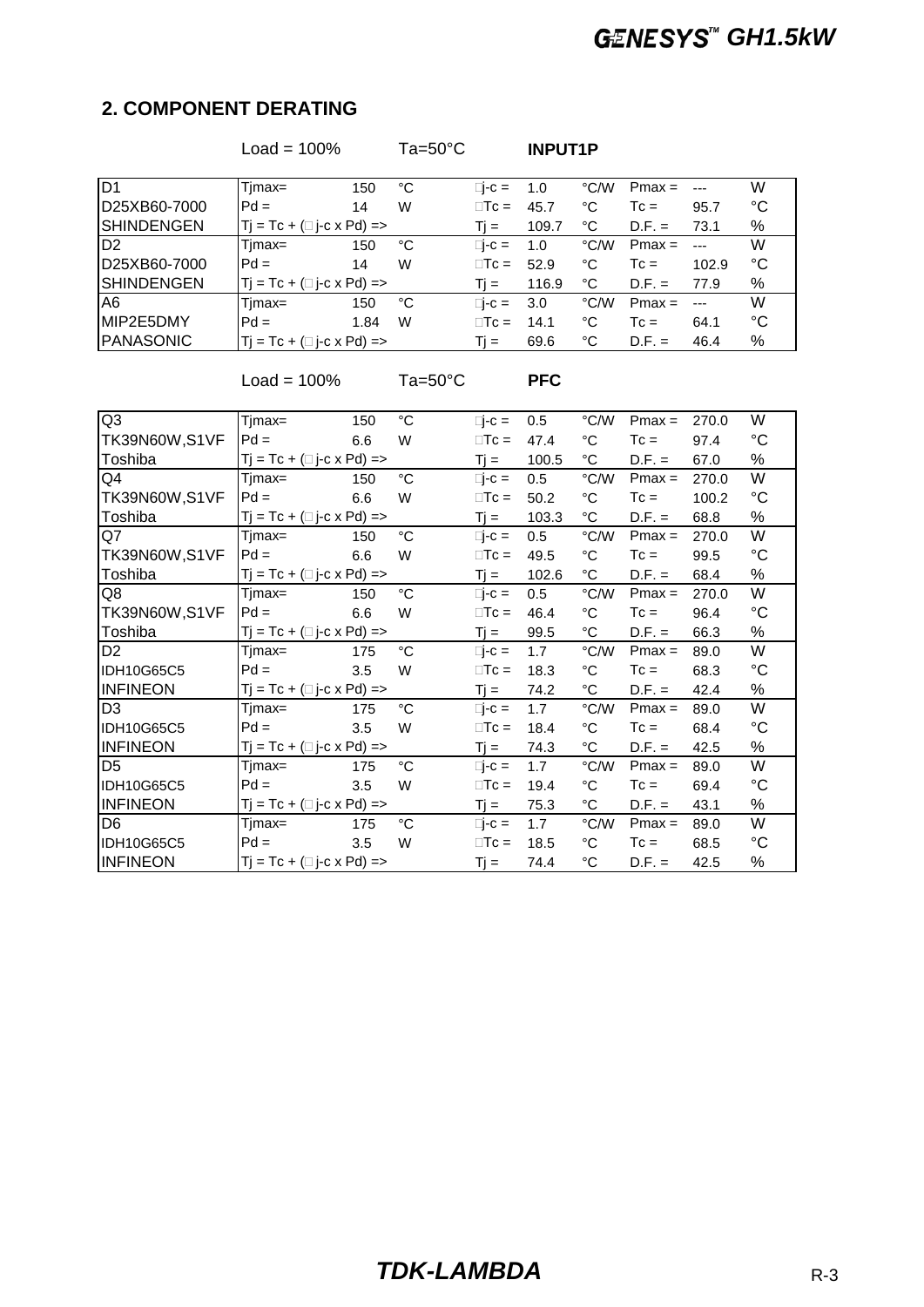### **2. COMPONENT DERATING**

|                   | Load = $100\%$                                  |         | $Ta=50^{\circ}C$ |                   | DC/DC 10V |                   |          |       |             |
|-------------------|-------------------------------------------------|---------|------------------|-------------------|-----------|-------------------|----------|-------|-------------|
| Q <sub>1</sub>    | $Timax =$                                       | 150     | $^{\circ}C$      | $\Box$ -c =       | 0.57      | °C/W              | $Pmax =$ | 220.0 | W           |
| FMW30N60S1HF      | $Pd =$                                          | 13.15   | W                | $\Box$ Tc =       | 33.2      | $^{\circ}C$       | $T_c =$  | 83.2  | °C          |
| Fuji              | $Tj = Tc + (\square j-c \times Pd)$ =>          |         |                  | $Tj =$            | 90.7      | $^{\circ}{\rm C}$ | $D.F. =$ | 60.5  | %           |
| Q2                | Tjmax=                                          | 150     | °C               | $\Box$ -C =       | 0.57      | °C/W              | $Pmax =$ | 220.0 | W           |
| FMW30N60S1HF      | $Pd =$                                          | 13.15 W |                  | $\Box$ Tc =       | 41.2      | $^{\circ}C$       | $T_c =$  | 91.2  | $^{\circ}C$ |
| Fuji              | $Tj = Tc + (\Box j - c \times Pd)$ =>           |         |                  | $Tj =$            | 98.7      | $^{\circ}$ C      | $D.F. =$ | 65.8  | %           |
| Q <sub>5</sub>    | Tjmax=                                          | 150     | $^{\circ}C$      | $\Box$ -C =       | 0.96      | °C/W              | $Pmax =$ | 130.0 | W           |
| <b>FMV40N60S1</b> | $Pd =$                                          | 5.41    | W                | $\Box$ Tc =       | 28.9      | $^{\circ}{\rm C}$ | $T_c =$  | 78.9  | °C          |
| Fuji              | $Tj = Tc + (\Box j - c \times Pd) = >$          |         |                  | $Tj =$            | 84.1      | $^{\circ}{\rm C}$ | $D.F. =$ | 56.1  | ℅           |
| Q <sub>6</sub>    | Timax=                                          | 150     | $\rm ^{\circ}C$  | $\Box$ -C =       | 0.96      | °C/W              | $Pmax =$ | 130.0 | W           |
| <b>FMV40N60S1</b> | $Pd =$                                          | 5.39    | W                | $\Box$ Tc =       | 26.4      | $^{\circ}C$       | $T_c =$  | 76.4  | °C          |
| Fuji              | $Tj = Tc + (i)j-c \times Pd$ =>                 |         |                  | $Tj =$            | 81.6      | $^{\circ}{\rm C}$ | $D.F. =$ | 54.4  | ℅           |
| Q9                | Tjmax=                                          | 150     | °C               | $\Box$ -C =       | 0.96      | °C/W              | $Pmax =$ | 130.0 | W           |
| FMV40N60S1        | $Pd =$                                          | 5.58    | W                | $\Box$ Tc =       | 26.4      | °C                | $T_c =$  | 76.4  | $^{\circ}C$ |
| Fuji              | $Tj = Tc + (\square j-c \times Pd)$ =>          |         |                  | $T_{\parallel} =$ | 81.8      | $^{\circ}$ C      | $D.F. =$ | 54.5  | %           |
| Q10               | Tjmax=                                          | 150     | $^{\circ}C$      | $\Box$ -C =       | 0.96      | °C/W              | $Pmax =$ | 130.0 | W           |
| <b>FMV40N60S1</b> | $Pd =$                                          | 6.64    | W                | $\Box$ Tc =       | 23.9      | $^{\circ}{\rm C}$ | $T_c =$  | 73.9  | °C          |
| Fuji              | $Tj = Tc + (\square j-c \times Pd)$ =>          |         |                  | $Tj =$            | 80.3      | °C                | $D.F. =$ | 53.5  | ℅           |
| Q17, Q19, Q21     | Timax=                                          | 175     | °C               | $\Box$ -C =       | 0.9       | °C/W              | $Pmax =$ | 167.0 | W           |
| IPP023N04N G      | $Pd =$                                          | 0.65    | W                | $\Box$ Tc =       | 39.2      | $^{\circ}$ C      | $T_c =$  | 89.2  | $^{\circ}C$ |
| Infineon          | $Tj = Tc + (\square j-c \times Pd)$ =>          |         |                  | $Tj =$            | 89.8      | $^{\circ}{\rm C}$ | $D.F. =$ | 51.3  | $\%$        |
| $Q23 - Q27$       | Tjmax=                                          | 175     | °C               | $\Box$ -C =       | 0.9       | °C/W              | $Pmax =$ | 167.0 | W           |
| IPP023N04N G      | $Pd =$                                          | 0.65    | W                | $\Box$ Tc =       | 39.2      | $^{\circ}$ C      | $T_c =$  | 89.2  | $^{\circ}C$ |
| Infineon          | $Tj = Tc + (\square j-c \times Pd) \Rightarrow$ |         |                  | $Tj =$            | 89.8      | $^{\circ}$ C      | $D.F. =$ | 51.3  | %           |
| D <sub>4</sub>    | Tjmax=                                          | 175     | $^{\circ}C$      | $\Box$ -C =       | 1.7       | °C/W              | $Pmax =$ | ---   | W           |
| IDH10G65C5        | $Pd =$                                          | 2.6     | W                | $\Box$ Tc =       | 33.2      | $^{\circ}{\rm C}$ | $T_c =$  | 83.2  | °C          |
| Infineon          | $Tj = Tc + (\square j-c \times Pd) \Rightarrow$ |         |                  | $Tj =$            | 87.6      | $^{\circ}C$       | $D.F. =$ | 50.1  | ℅           |

Load = 100% Ta=50°C **DC/DC 60V**

| Q <sub>1</sub>    | Tjmax=                                          | 150     | °C | $\Box$ -C = | 0.57  | °C/W              | $Pmax =$ | 220.0 | W               |
|-------------------|-------------------------------------------------|---------|----|-------------|-------|-------------------|----------|-------|-----------------|
| FMW30N60S1HF      | $Pd =$                                          | 12.47   | W  | $\Box$ Tc = | 40.2  | °C                | $T_c =$  | 90.2  | $^{\circ}C$     |
| Fuji              | $Tj = Tc + (\square j-c \times Pd) =>$          |         |    | $Ti =$      | 97.3  | $^{\circ}C$       | $D.F. =$ | 64.9  | %               |
| Q2                | Tjmax=                                          | 150     | °C | $\Box$ -C = | 0.57  | °C/W              | $Pmax =$ | 220.0 | W               |
| FMW30N60S1HF      | $Pd =$                                          | 11.31   | W  | $\Box$ Tc = | 43.2  | $^{\circ}C$       | $T_c =$  | 93.2  | $\rm ^{\circ}C$ |
| Fuji              | $Tj = Tc + (\square j-c \times Pd) \Rightarrow$ |         |    | $Ti =$      | 99.6  | $^{\circ}{\rm C}$ | $D.F. =$ | 66.4  | %               |
| Q <sub>5</sub>    | Timax=                                          | 150     | °C | $\Box$ -C = | 0.96  | °C/W              | $Pmax =$ | 130.0 | W               |
| FMV40N60S1        | $Pd =$                                          | 5.41    | W  | $\Box$ Tc = | 29.5  | °C                | $T_c =$  | 79.5  | $\rm ^{\circ}C$ |
| Fuji              | $Tj = Tc + (\square j-c \times Pd) =>$          |         |    | $Ti =$      | 84.7  | °C                | $D.F. =$ | 56.5  | %               |
| Q <sub>6</sub>    | Tjmax=                                          | 150     | °C | $\Box$ -C = | 0.96  | °C/W              | $Pmax =$ | 130.0 | W               |
| <b>FMV40N60S1</b> | $Pd =$                                          | 5.39    | W  | $\Box$ Tc = | 34.1  | °C                | $T_c =$  | 84.1  | $\rm ^{\circ}C$ |
| Fuji              | $Tj = Tc + (\square j-c \times Pd) =>$          |         |    | $Tj =$      | 89.3  | °C                | $D.F. =$ | 59.5  | %               |
| Q9                | Timax=                                          | 150     | °C | $\Box$ -C = | 0.96  | °C/W              | $Pmax =$ | 130.0 | W               |
| FMV40N60S1        | $Pd =$                                          | 5.58    | W  | $\Box$ Tc = | 29.8  | °C                | $T_c =$  | 79.8  | $^{\circ}C$     |
| Fuji              | $T_i = Tc + (\square - c \times Pd) = >$        |         |    | $Ti =$      | 85.2  | $^{\circ}C$       | $D.F. =$ | 56.8  | %               |
| Q10               | Tjmax=                                          | 150     | °C | $\Box$ -C = | 0.96  | °C/W              | $Pmax =$ | 130.0 | W               |
| <b>FMV40N60S1</b> | $Pd =$                                          | 6.64    | W  | $\Box$ Tc = | 33.5  | °C                | $T_c =$  | 83.5  | $\rm ^{\circ}C$ |
| Fuji              | $Tj = Tc + (\square j-c \times Pd) \Rightarrow$ |         |    | $Tj =$      | 89.9  | $^{\circ}C$       | $D.F. =$ | 59.9  | %               |
| D24~D31           | Tjmax=                                          | 175     | °C | $\Box$ -C = | 1.3   | °C/W              | $Pmax =$ | ---   | W               |
| STTH2003CT        | $Pd =$                                          | 3.542 W |    | $\Box$ Tc = | 46.8  | °C                | $T_c =$  | 96.8  | °C              |
| <b>ST</b>         | $Tj = Tc + (\square j-c \times Pd) \Rightarrow$ |         |    | $Ti =$      | 101.4 | °C                | $D.F. =$ | 57.9  | %               |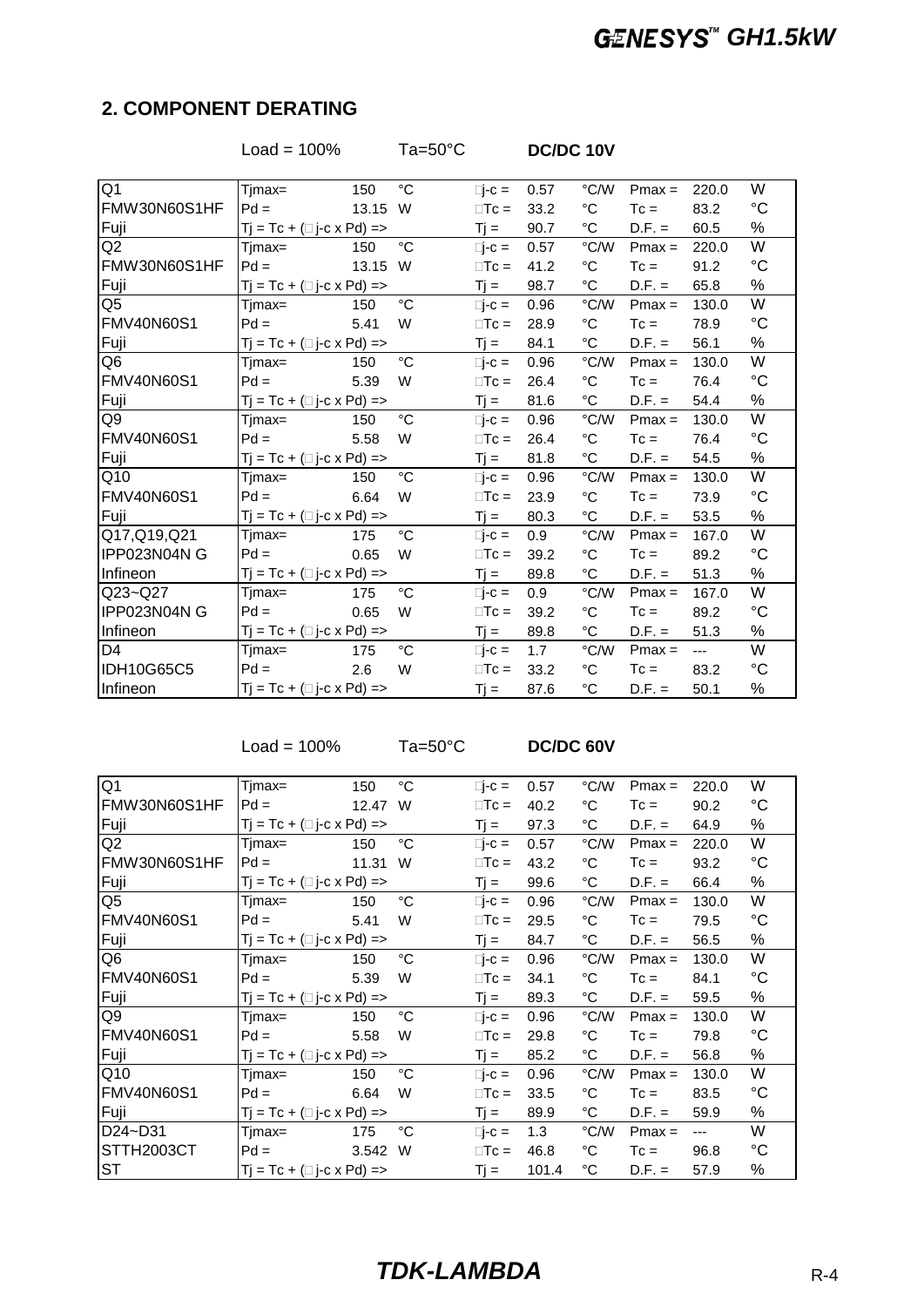### **2. COMPONENT DERATING**

|                   | $Load = 100\%$                                  |                | $Ta=50^{\circ}C$ |             | <b>DC/DC 150V</b> |                   |          |                |             |
|-------------------|-------------------------------------------------|----------------|------------------|-------------|-------------------|-------------------|----------|----------------|-------------|
| Q <sub>1</sub>    | $Timax =$                                       | 150            | $^{\circ}C$      | $\Box$ -c = | 0.57              | °C/W              | $Pmax =$ | 220.0          | W           |
| FMW30N60S1HF      | $Pd =$                                          | 13.15          | W                | $\Box$ Tc = | 41.0              | °C                | $T_c =$  | 91.0           | $^{\circ}C$ |
| Fuji              | $Tj = Tc + (\square j-c \times Pd)$ =>          |                |                  | $Tj =$      | 98.5              | $^{\circ}$ C      | $D.F. =$ | 65.7           | ℅           |
| Q <sub>2</sub>    | Timax=                                          | 150            | $^{\circ}C$      | $\Box$ -c = | 0.57              | $\degree$ C/W     | $Pmax =$ | 220.0          | W           |
| FMW30N60S1HF      | $Pd =$                                          | 13.15 W        |                  | $\Box$ Tc = | 43.5              | $^{\circ}$ C      | $T_c =$  | 93.5           | $^{\circ}C$ |
| Fuji              | $Tj = Tc + (\square j-c \times Pd) =>$          |                |                  | $Tj =$      | 101.0             | $^{\circ}C$       | $D.F. =$ | 67.3           | ℅           |
| Q5                | Tjmax=                                          | 150            | °C               | $\Box$ -C = | 0.96              | $\degree$ C/W     | $Pmax =$ | 130.0          | W           |
| <b>FMV40N60S1</b> | $Pd =$                                          | 4.64           | W                | $\Box$ Tc = | 23.1              | $^{\circ}{\rm C}$ | $T_c =$  | 73.1           | $^{\circ}C$ |
| Fuji              | $Tj = Tc + (\square j-c \times Pd)$ =>          |                |                  | $Tj =$      | 77.6              | $^{\circ}$ C      | $D.F. =$ | 51.7           | ℅           |
| Q6                | Timax=                                          | 150            | °C               | $\Box$ -C = | 0.96              | °C/W              | $Pmax =$ | 130.0          | W           |
| <b>FMV40N60S1</b> | $Pd =$                                          | 4.72           | W                | $\Box$ Tc = | 29.5              | $^{\circ}C$       | $T_c =$  | 79.5           | $^{\circ}C$ |
| Fuji              | $Tj = Tc + (\square j-c \times Pd) =>$          |                |                  | $Tj =$      | 84.0              | $^{\circ}$ C      | $D.F. =$ | 56.0           | ℅           |
| Q9                | Tjmax=                                          | 150            | °C               | $\Box$ -C = | 0.96              | $\degree$ C/W     | $Pmax =$ | 130.0          | W           |
| <b>FMV40N60S1</b> | $Pd =$                                          | 4.64           | W                | $\Box$ Tc = | 28.3              | $^{\circ}$ C      | $T_c =$  | 78.3           | $^{\circ}C$ |
| Fuji              | $Tj = Tc + (\square j-c \times Pd) \Rightarrow$ |                |                  | $Tj =$      | 82.8              | $^{\circ}$ C      | $D.F. =$ | 55.2           | $\%$        |
| Q10               | Timax=                                          | 150            | $^{\circ}C$      | $\Box$ -C = | 0.96              | $\degree$ C/W     | $Pmax =$ | 130.0          | W           |
| <b>FMV40N60S1</b> | $Pd =$                                          | 4.72           | W                | $\Box$ Tc = | 27.0              | $^{\circ}C$       | $T_c =$  | 77.0           | $^{\circ}C$ |
| Fuji              | $Tj = Tc + (\square j-c \times Pd) \Rightarrow$ |                |                  | $Tj =$      | 81.5              | $^{\circ}$ C      | $D.F. =$ | 54.4           | %           |
| D30~D37           | $Tjmax=$                                        | 150            | °C               | $\Box$ -C = | 3.5               | °C/W              | $Pmax =$ | ---            | W           |
| <b>YG911S3R</b>   | $Pd =$                                          | 3.5            | W                | $\Box$ Tc = | 49.6              | $^{\circ}$ C      | $T_c =$  | 99.6           | $^{\circ}C$ |
| Fuji              | $Tj = Tc + (\square j-c \times Pd) =>$          |                |                  | $Tj =$      | 111.9             | $^{\circ}$ C      | $D.F. =$ | 74.6           | ℅           |
| D4                | Tjmax=                                          | 175            | $^{\circ}C$      | $\Box$ -C = | 1.7               | °C/W              | $Pmax =$ | $\overline{a}$ | W           |
| IDH10G65C5        | $Pd =$                                          | $\overline{2}$ | W                | $\Box$ Tc = | 36.5              | $^{\circ}C$       | $T_c =$  | 86.5           | $^{\circ}C$ |
| Infineon          | $Tj = Tc + (\Box j - c \times Pd) = >$          |                |                  | $Tj =$      | 89.9              | $^{\circ}C$       | $D.F. =$ | 51.4           | ℅           |

Load = 100% Ta=50°C **DC/DC 600V**

| Q <sub>1</sub>    | Tjmax=                                          | 150     | °C | $\Box$ -c = | 0.57 | °C/W              | $Pmax =$ | 220.0 | W               |
|-------------------|-------------------------------------------------|---------|----|-------------|------|-------------------|----------|-------|-----------------|
| FMW30N60S1HF      | $Pd =$                                          | 13.37 W |    | $\Box$ Tc = | 32.8 | $^{\circ}C$       | $T_c =$  | 82.8  | $^{\circ}C$     |
| Fuji              | $Tj = Tc + (\square j-c \times Pd) =>$          |         |    | $Tj =$      | 90.4 | $^{\circ}$ C      | $D.F. =$ | 60.3  | %               |
| $\overline{Q}$    | $Timax =$                                       | 150     | °C | $\Box$ -C = | 0.57 | $\degree$ C/W     | $Pmax =$ | 220.0 | W               |
| FMW30N60S1HF      | $Pd =$                                          | 11.18   | W  | $\Box$ Tc = | 40.6 | $^{\circ}$ C      | $Tc =$   | 90.6  | $\rm ^{\circ}C$ |
| Fuji              | $Tj = Tc + (\Box j - c \times Pd)$ =>           |         |    | $Tj =$      | 97.0 | $^{\circ}$ C      | $D.F. =$ | 64.6  | %               |
| $\overline{Q5}$   | Tjmax=                                          | 150     | °C | $\Box$ -C = | 0.96 | °C/W              | $Pmax =$ | 130.0 | W               |
| <b>FMV40N60S1</b> | $Pd =$                                          | 4.78    | W  | $\Box$ Tc = | 27.9 | $^{\circ}C$       | $T_c =$  | 77.9  | $\rm ^{\circ}C$ |
| Fuji              | $Tj = Tc + (\square j-c \times Pd) =>$          |         |    | $Tj =$      | 82.5 | $^{\circ}{\rm C}$ | $D.F. =$ | 55.0  | ℅               |
| Q6                | Tjmax=                                          | 150     | °C | $\Box$ -C = | 0.96 | $\degree$ C/W     | $Pmax =$ | 130.0 | W               |
| <b>FMV40N60S1</b> | $Pd =$                                          | 4.73    | W  | $\Box$ Tc = | 28.9 | $^{\circ}{\rm C}$ | $T_c =$  | 78.9  | $^{\circ}C$     |
| Fuji              | $Tj = Tc + (\square j-c \times Pd) \Rightarrow$ |         |    | $Tj =$      | 83.4 | $^{\circ}$ C      | $D.F. =$ | 55.6  | ℅               |
| Q9                | Tjmax=                                          | 150     | °C | $\Box$ -C = | 0.96 | $\degree$ C/W     | $Pmax =$ | 130.0 | W               |
| <b>FMV40N60S1</b> | $Pd =$                                          | 5.24    | W  | $\Box$ Tc = | 26.8 | $^{\circ}C$       | $T_c =$  | 76.8  | $^{\circ}C$     |
| Fuji              | $Tj = Tc + (\square j-c \times Pd)$ =>          |         |    | $Tj =$      | 81.8 | $^{\circ}C$       | $D.F. =$ | 54.6  | %               |
| Q10               | Tjmax=                                          | 150     | °C | $\Box$ -C = | 0.96 | °C/W              | $Pmax =$ | 130.0 | W               |
| <b>FMV40N60S1</b> | $Pd =$                                          | 5       | W  | $\Box$ Tc = | 28.9 | $^{\circ}$ C      | $T_c =$  | 78.9  | $\rm ^{\circ}C$ |
| Fuji              | $Tj = Tc + (\square j-c \times Pd) =>$          |         |    | $Tj =$      | 83.7 | $^{\circ}{\rm C}$ | $D.F. =$ | 55.8  | %               |
| D31~D35           | Tjmax=                                          | 175     | °C | $\Box$ -C = | 2.0  | $^{\circ}$ C/W    | $Pmax =$ | $---$ | W               |
| <b>IDH02SG120</b> | $Pd =$                                          | 3.414 W |    | $\Box$ Tc = | 36.8 | $^{\circ}$ C      | $T_c =$  | 86.8  | $^{\circ}C$     |
| Infineon          | $Tj = Tc + (\Box j - c \times Pd)$ =>           |         |    | $Tj =$      | 93.6 | $^{\circ}$ C      | $D.F. =$ | 53.5  | %               |
| D4                | Tjmax=                                          | 175     | °C | $\Box$ -C = | 1.7  | °C/W              | $Pmax =$ | $---$ | W               |
| IDH10G65C5        | $Pd =$                                          | 2.2     | W  | $\Box$ Tc = | 35.1 | $^{\circ}C$       | $T_c =$  | 85.1  | $\rm ^{\circ}C$ |
| Infineon          | $Tj = Tc + (\square j-c \times Pd)$ =>          |         |    | $Tj =$      | 88.8 | °C                | $D.F. =$ | 50.8  | ℅               |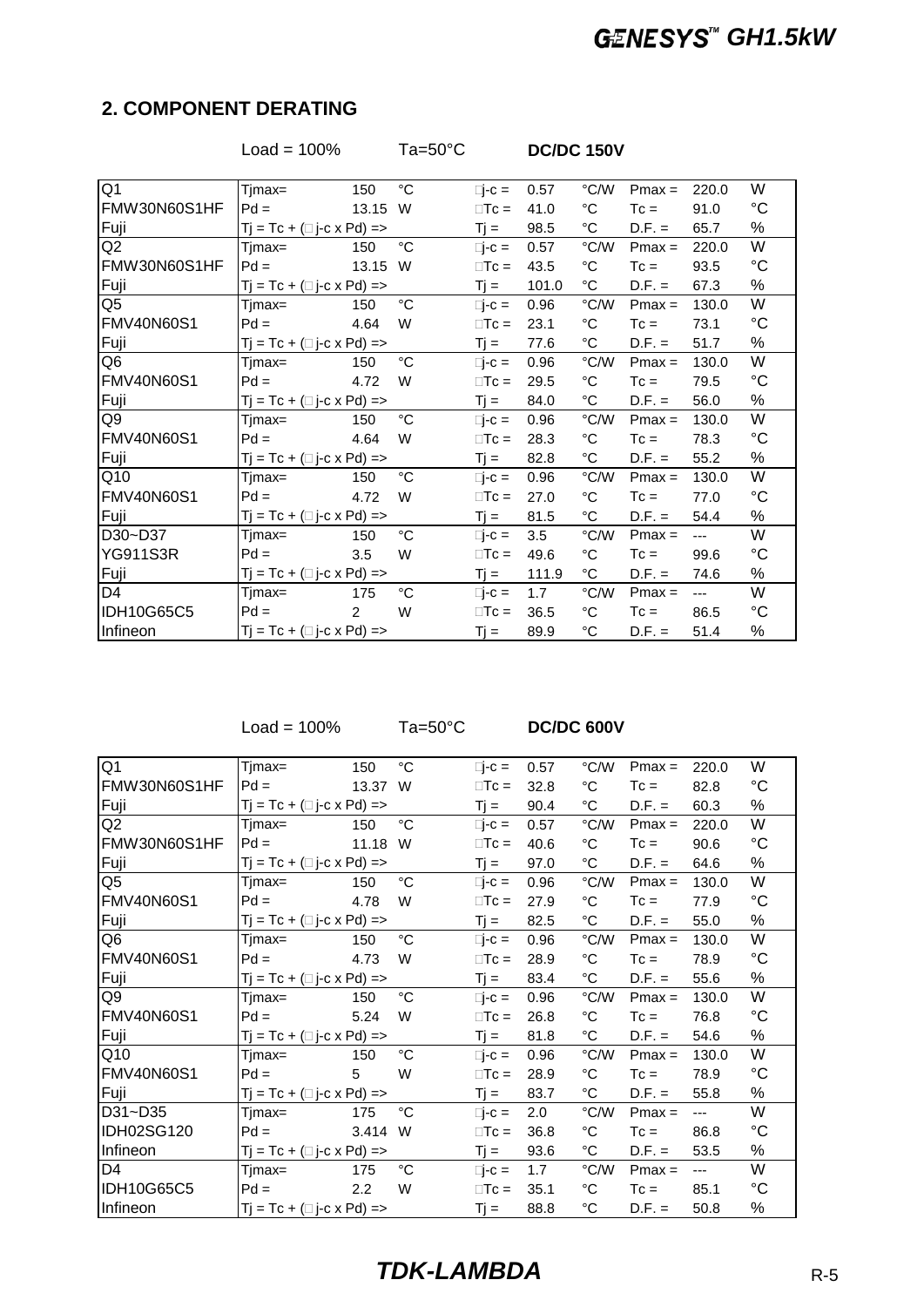## **3. Main Components Temperature Rise**

|                          |                     |                              | ∆T Temperature Rise (°C) |  |  |  |  |
|--------------------------|---------------------|------------------------------|--------------------------|--|--|--|--|
| Location No.             |                     | Parts Name                   | <b>Standard Mounting</b> |  |  |  |  |
|                          | T <sub>3</sub> IN   | Transformer                  | 71.1                     |  |  |  |  |
|                          | T <sub>3</sub> Core | Transformer                  | 48.2                     |  |  |  |  |
|                          | Q17                 | Mosfet                       | 39.2                     |  |  |  |  |
|                          | Q6                  | Mosfet                       | 26.4                     |  |  |  |  |
|                          | Q2                  | Mosfet                       | 36.3                     |  |  |  |  |
| DC-DC                    | D <sub>4</sub>      | Diode                        | 33.2                     |  |  |  |  |
|                          | Q <sub>32</sub>     | Mosfet                       | 27.2                     |  |  |  |  |
|                          | L3 IN               | Choke                        | 44.7                     |  |  |  |  |
|                          | C4                  | E-Cap                        | 27.9                     |  |  |  |  |
|                          | C16                 | E-Cap                        | 16.6                     |  |  |  |  |
|                          | R <sub>101</sub>    | Shunt                        | 48.2                     |  |  |  |  |
|                          | L2                  | Choke                        | 35.6                     |  |  |  |  |
|                          | D <sub>3</sub>      | Diode                        | 15.3                     |  |  |  |  |
| <b>PFC</b>               | Q8                  | Mosfet                       | 48.9                     |  |  |  |  |
|                          | $\overline{C11}$    | E-Cap                        | 7.1                      |  |  |  |  |
|                          | C <sub>1</sub>      | E-Cap                        | 37.6                     |  |  |  |  |
| <b>OUTPUT FILTER</b>     | C <sub>3</sub>      | E-Cap                        | $\overline{37.2}$        |  |  |  |  |
|                          | D <sub>2</sub>      | <b>Bridge</b>                | 52.9                     |  |  |  |  |
|                          | RL <sub>1</sub>     | Relay                        | 24.9                     |  |  |  |  |
|                          | A <sub>6</sub>      | Top-Switch                   | 14.1                     |  |  |  |  |
|                          | T1 Core             | Transformer                  | 9.9                      |  |  |  |  |
| <b>INPUT</b>             | <b>T1 IN1</b>       | Transformer                  | 23.8                     |  |  |  |  |
|                          | C <sub>29</sub>     | E-Cap                        | 6.8                      |  |  |  |  |
|                          | C57                 | E-Cap                        | 14.0                     |  |  |  |  |
|                          | C68                 | E-Cap                        | 14.8                     |  |  |  |  |
| Conditions:              |                     |                              |                          |  |  |  |  |
| <b>Standard Mounting</b> |                     | <b>TDK-Lambda</b><br>$\circ$ | GH10-150<br>LXI<br>OUT   |  |  |  |  |
| Ta                       |                     | $50^{\circ}$ C               |                          |  |  |  |  |
| <b>Input Voltage</b>     |                     | 85V~265V                     |                          |  |  |  |  |
| <b>Output Voltage</b>    |                     | <b>10V</b>                   |                          |  |  |  |  |
| <b>Output Current</b>    |                     | 150A                         |                          |  |  |  |  |

### **GH10-150**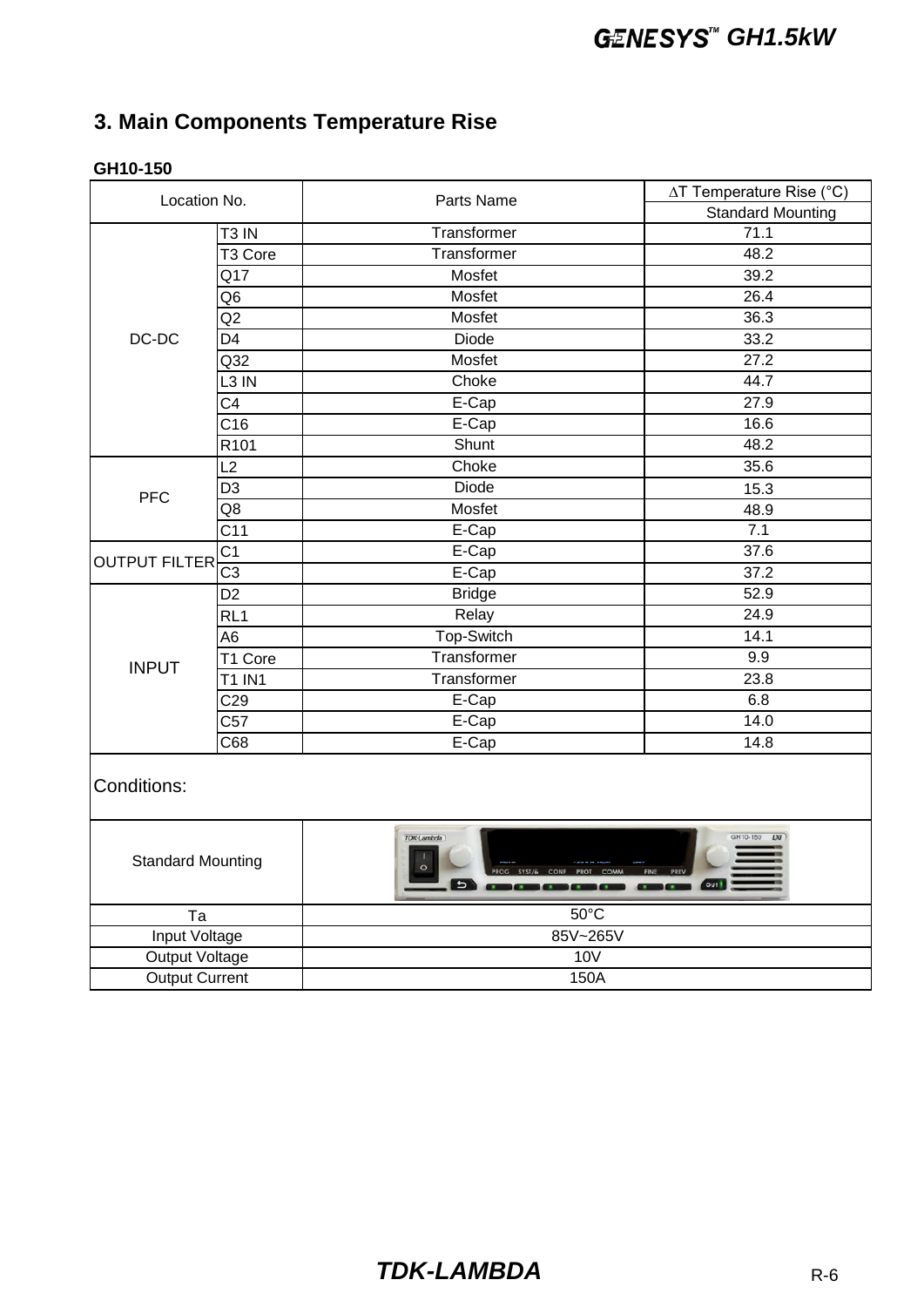## **3. Main Components Temperature Rise**

| Location No.                |                     | Parts Name                                                           | ∆T Temperature Rise (°C)              |
|-----------------------------|---------------------|----------------------------------------------------------------------|---------------------------------------|
|                             |                     |                                                                      | <b>Standard Mounting</b>              |
|                             | Q <sub>2</sub>      | Mosfet                                                               | 43.2                                  |
|                             | D <sub>27</sub>     | Diode                                                                | 46.8                                  |
|                             | Q6                  | Mosfet                                                               | 34.1                                  |
| $DC-DC$                     | T <sub>3</sub> Core | Transformer                                                          | 46.7                                  |
|                             | Q16                 | Mosfet                                                               | 29.1                                  |
|                             | L3                  | Choke                                                                | 33.5                                  |
|                             | R91                 | Shunt                                                                | 34.5                                  |
|                             | C <sub>5</sub>      | E-Cap                                                                | 31.4                                  |
|                             | L1                  | Choke                                                                | 27.1                                  |
| OUTPUT FILTER <sub>C1</sub> |                     | E-Cap                                                                | 26.3                                  |
|                             | C <sub>3</sub>      | E-Cap                                                                | 26.6                                  |
| Conditions:                 |                     |                                                                      |                                       |
| <b>Standard Mounting</b>    |                     | <b>TDK-Lambda</b><br>SYST/6<br>CONF<br><b>FINE</b><br>$\overline{ }$ | GH10-150<br>LXI<br>PREV<br><b>OUT</b> |
| Ta                          |                     | $50^{\circ}$ C                                                       |                                       |
| <b>Input Voltage</b>        |                     | 85V~265V                                                             |                                       |
| Output Voltage              |                     | 60V                                                                  |                                       |
| <b>Output Current</b>       |                     | 25A                                                                  |                                       |

#### **GH60-25**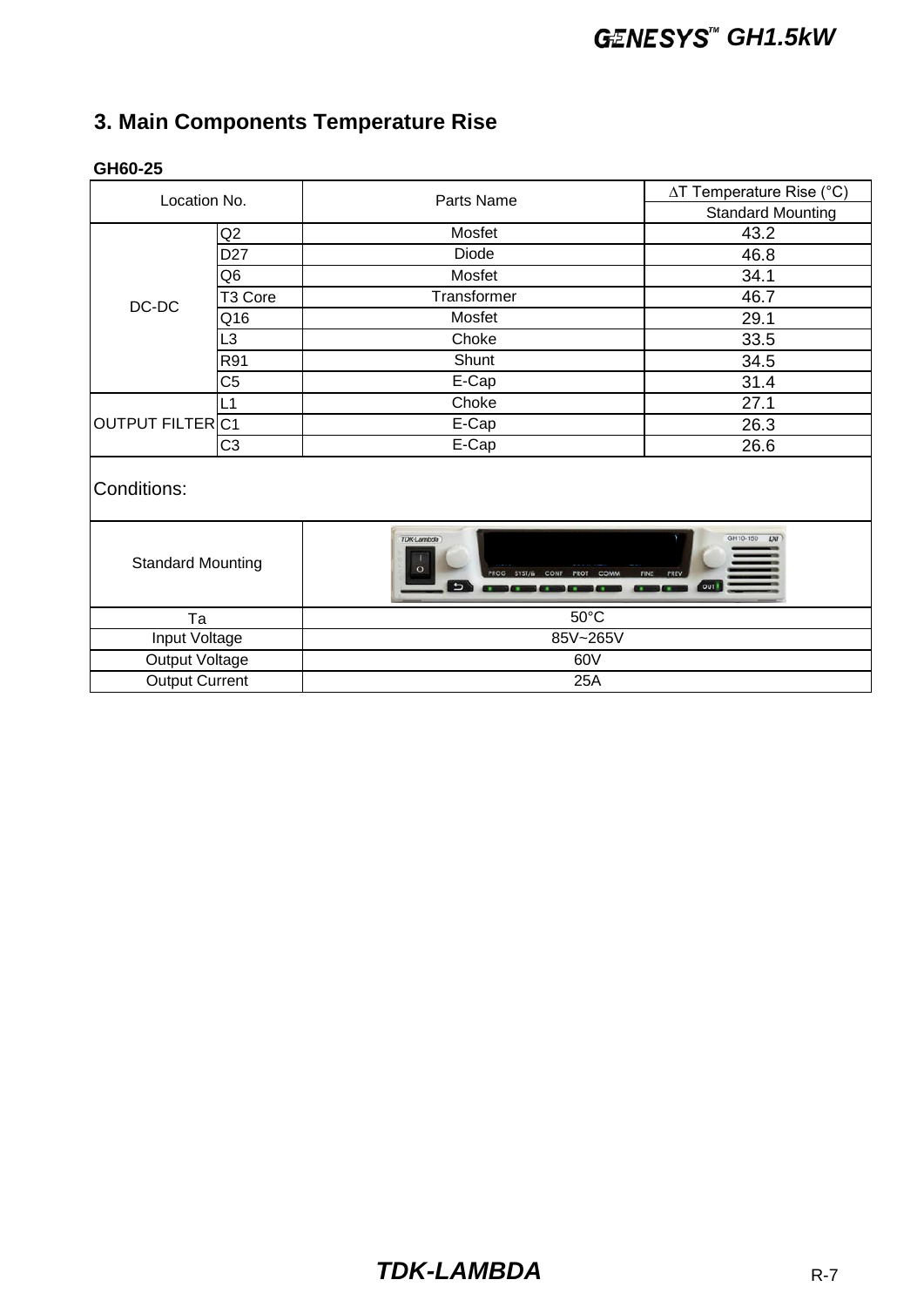## **3. Main Components Temperature Rise**

| Location No.                |                   | Parts Name        | ∆T Temperature Rise (°C) |  |  |  |  |  |  |  |  |  |
|-----------------------------|-------------------|-------------------|--------------------------|--|--|--|--|--|--|--|--|--|
|                             |                   |                   | <b>Standard Mounting</b> |  |  |  |  |  |  |  |  |  |
|                             | Q2                | Mosfet            | 35.2                     |  |  |  |  |  |  |  |  |  |
|                             | D35               | Diode             | 52.6                     |  |  |  |  |  |  |  |  |  |
|                             | Q6                | Mosfet            | 36.5                     |  |  |  |  |  |  |  |  |  |
|                             | T <sub>3</sub> IN | Transformer       | 59.8                     |  |  |  |  |  |  |  |  |  |
| DC-DC                       | T3 Core           | Transformer       | 33.7                     |  |  |  |  |  |  |  |  |  |
|                             | Q16               | Mosfet            | 25.3                     |  |  |  |  |  |  |  |  |  |
|                             | L3                | Choke             | 44.0                     |  |  |  |  |  |  |  |  |  |
|                             | R99               | Shunt             | 37.4                     |  |  |  |  |  |  |  |  |  |
|                             | C7                | E-Cap             | 26.6                     |  |  |  |  |  |  |  |  |  |
|                             | C <sub>1</sub>    | Film Cap          | 25.8                     |  |  |  |  |  |  |  |  |  |
| OUTPUT FILTER <sub>C2</sub> |                   | Film Cap          | 24.8                     |  |  |  |  |  |  |  |  |  |
|                             | C4                | $E-Cap$           | 26.6                     |  |  |  |  |  |  |  |  |  |
| Conditions:                 |                   |                   |                          |  |  |  |  |  |  |  |  |  |
| <b>Standard Mounting</b>    |                   | <b>TDK-Lambda</b> | GH10-150<br>LXI<br>OUT   |  |  |  |  |  |  |  |  |  |
| Ta                          |                   | 50°C              |                          |  |  |  |  |  |  |  |  |  |
| Input Voltage               |                   | 85V~265V          |                          |  |  |  |  |  |  |  |  |  |
| Output Voltage              |                   | 150V              |                          |  |  |  |  |  |  |  |  |  |
| <b>Output Current</b>       |                   | 10A               |                          |  |  |  |  |  |  |  |  |  |

### **GH150-10**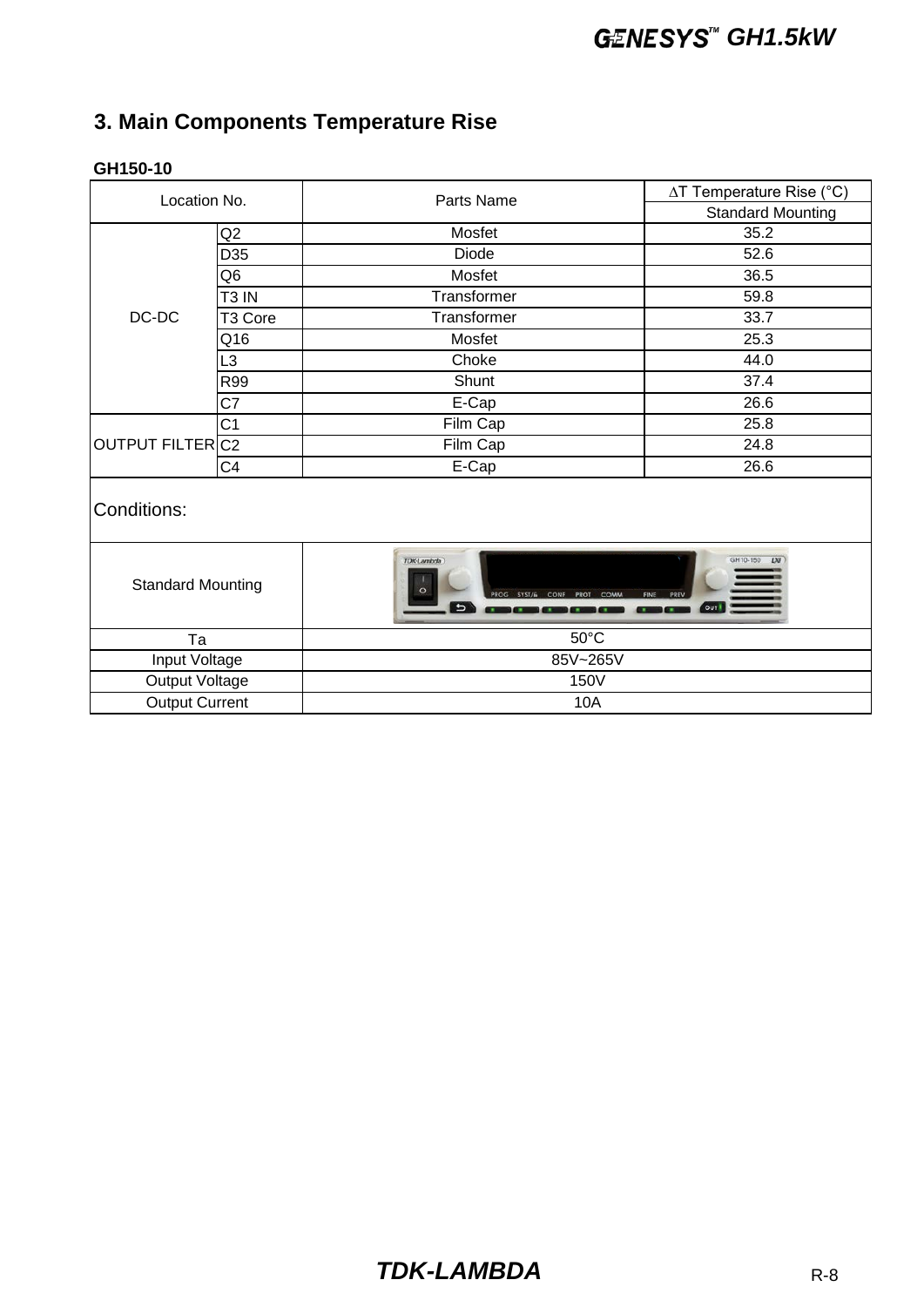## **3. Main Components Temperature Rise**

| Location No.             |                       | Parts Name                               | $\Delta T$ Temperature Rise (°C) |  |  |  |  |  |  |  |  |  |
|--------------------------|-----------------------|------------------------------------------|----------------------------------|--|--|--|--|--|--|--|--|--|
|                          |                       |                                          | <b>Standard Mounting</b>         |  |  |  |  |  |  |  |  |  |
|                          | Q2                    | Mosfet                                   | 59.1                             |  |  |  |  |  |  |  |  |  |
|                          | D34                   | Diode                                    | 40.4                             |  |  |  |  |  |  |  |  |  |
|                          | Q10                   | Mosfet                                   | 39.8                             |  |  |  |  |  |  |  |  |  |
|                          | T <sub>3</sub> IN     | Transformer                              | 79.9                             |  |  |  |  |  |  |  |  |  |
|                          | T3 Core               | Transformer                              | 43.9                             |  |  |  |  |  |  |  |  |  |
| DC-DC                    | Q16                   | Mosfet                                   | 29.8                             |  |  |  |  |  |  |  |  |  |
|                          | L1                    | Choke                                    | 34.3                             |  |  |  |  |  |  |  |  |  |
|                          | L2                    | Choke                                    | 65.1                             |  |  |  |  |  |  |  |  |  |
|                          | $\overline{L}$ 2 Core | Choke                                    | 38.7                             |  |  |  |  |  |  |  |  |  |
|                          | R99                   | Shunt                                    | 32.0                             |  |  |  |  |  |  |  |  |  |
|                          | C <sub>5</sub>        | E-Cap                                    | 29.6                             |  |  |  |  |  |  |  |  |  |
|                          | C <sub>8</sub>        | E-Cap                                    | 28.4                             |  |  |  |  |  |  |  |  |  |
|                          | L1                    | Choke                                    | 27.5                             |  |  |  |  |  |  |  |  |  |
| <b>OUTPUT FILTER C14</b> |                       | E-Cap                                    | 25.6                             |  |  |  |  |  |  |  |  |  |
|                          | C <sub>4</sub>        | E-Cap                                    | 19.5                             |  |  |  |  |  |  |  |  |  |
| Conditions:              |                       |                                          |                                  |  |  |  |  |  |  |  |  |  |
| <b>Standard Mounting</b> |                       | <b>TDK-Lambda</b><br>CONF<br>SYST/6<br>⋍ | GH10-150<br>LXI<br>OUT           |  |  |  |  |  |  |  |  |  |
| Ta                       |                       | $50^{\circ}$ C                           |                                  |  |  |  |  |  |  |  |  |  |
| <b>Input Voltage</b>     |                       | 85V~265V                                 |                                  |  |  |  |  |  |  |  |  |  |
| Output Voltage           |                       | 600V                                     |                                  |  |  |  |  |  |  |  |  |  |
| <b>Output Current</b>    |                       | 2.6A                                     |                                  |  |  |  |  |  |  |  |  |  |
|                          |                       |                                          |                                  |  |  |  |  |  |  |  |  |  |

#### **GH600-2.6**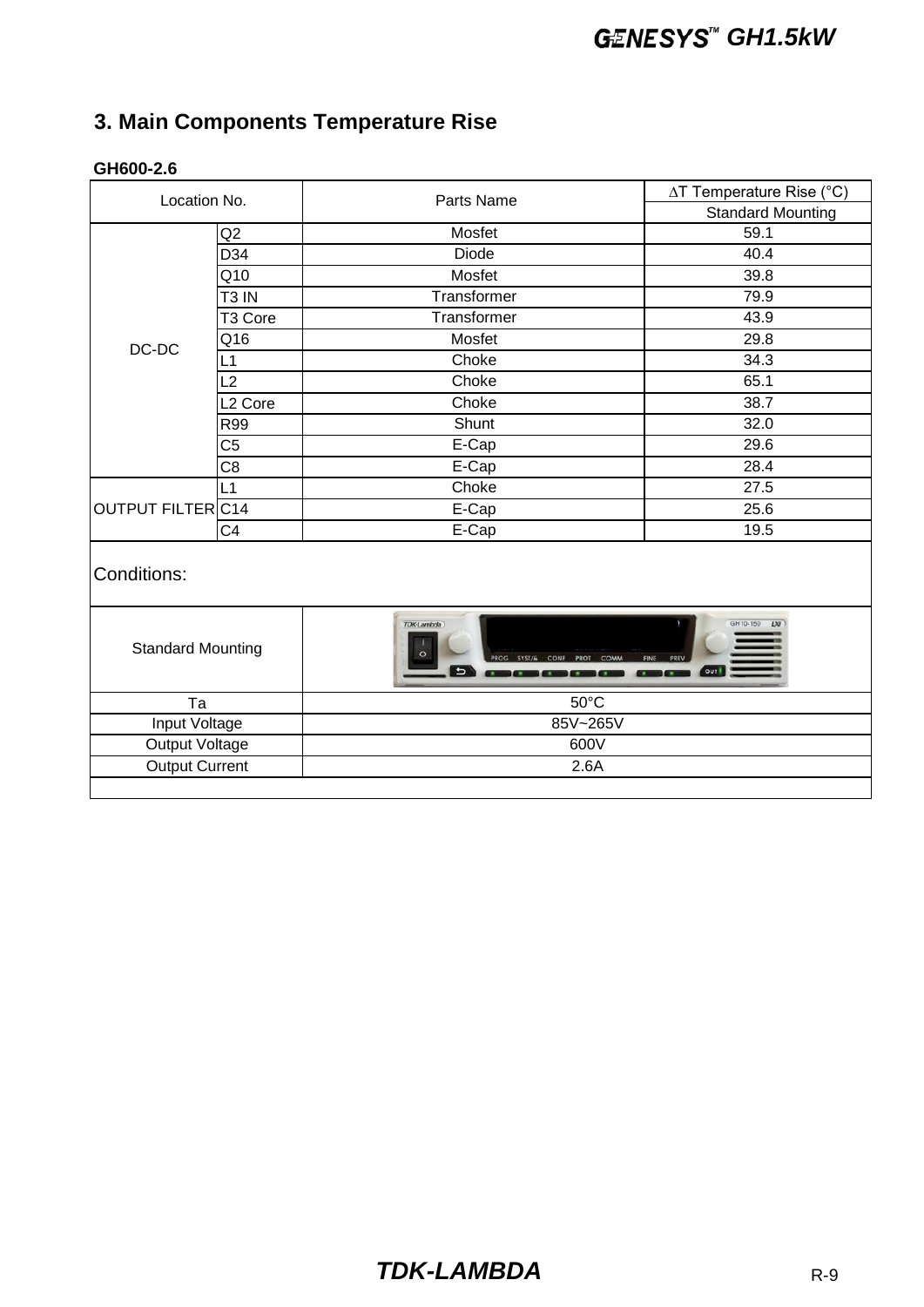#### **4. ELECTROLYTIC CAPACITORS LIFE TIME ESTIMATION**

| <b>MODEL</b> |                | COMPUTED LIFE (year) at Tambient |                |
|--------------|----------------|----------------------------------|----------------|
|              | $30^{\circ}$ C | $40^{\circ}$ C                   | $50^{\circ}$ C |
| GH10V-150A   | 12             | 6.5                              | 3.3            |
| GH60V-25A    | 16             | 8                                | 4              |
| GH150V-10A   | 16             | 8                                | 4              |
| GH600V-2.6A  | 16             | 8                                | 4              |

FORMULA  $L = Lo \times 2^{\overline{10}}$  (years)  $L = Lo \times 2^{\frac{105 - Tc}{10}}$  $= Lo \times 2^{\frac{105-c}{10}}$ 

*L* : Elec.capacitor computed life (24 hours per day, 365 days operation)

*Lo* : Guarantee life for Elec.capacitor

*Tc* : Case temperature of Elec.capacitor

| <b>Standard Mounting</b> | GH10-150 LXI<br>TDK-Lambda<br>≣<br>$\circ$<br><b>FROG SYST/B CONF</b><br>COMM<br><b>FINE</b><br>PREV<br>PROT<br>$\Box$ |
|--------------------------|------------------------------------------------------------------------------------------------------------------------|
| Input Voltage            | Nom.                                                                                                                   |
| Output Voltage           | 100%                                                                                                                   |
| <b>Output Current</b>    | 100%                                                                                                                   |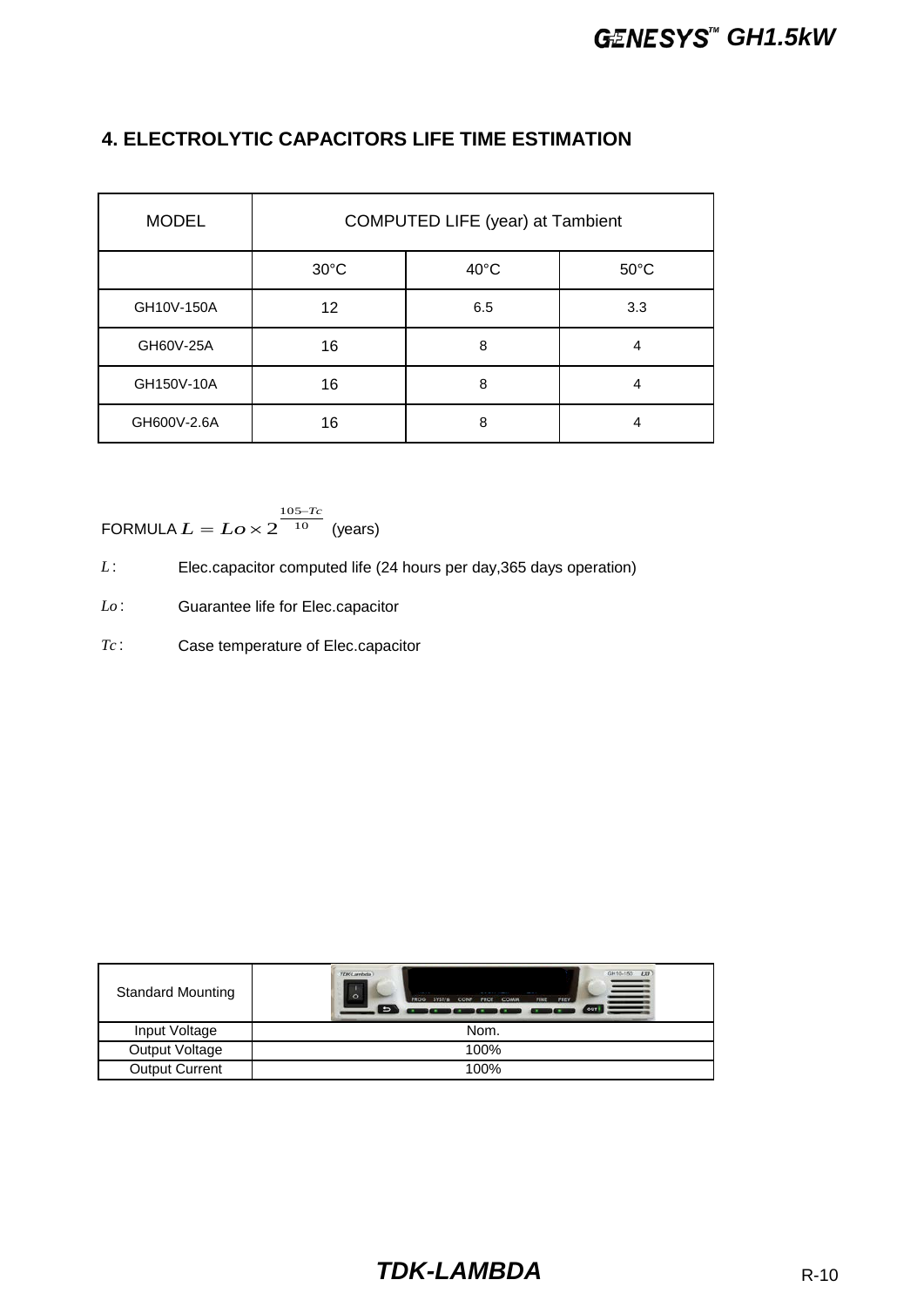#### **5. ABNORMAL TEST INPUT 1P**

#### Condition: Ta:25°C Input:230VAC Vout:100% Iout:100%

| No.             |                 | <b>Test Position</b> | Failur<br>Study result (prediction of the phenomena) |           |                      |                 |       |       |       |         |           |           |                                            |                                                                       |                    |                |           |           |                                            |           |                                         |
|-----------------|-----------------|----------------------|------------------------------------------------------|-----------|----------------------|-----------------|-------|-------|-------|---------|-----------|-----------|--------------------------------------------|-----------------------------------------------------------------------|--------------------|----------------|-----------|-----------|--------------------------------------------|-----------|-----------------------------------------|
|                 |                 |                      |                                                      | е         |                      |                 |       |       |       |         |           |           |                                            |                                                                       |                    |                |           |           |                                            |           |                                         |
|                 | Location<br>No. | Test<br>Point        | Short                                                | Open      | $\frac{e}{\sqrt{2}}$ | Smoke<br>Sligth | Smoke | Burst | Smell | Red Hot | Damaged   | Fuse Open | $\mathsf O$<br>$\mathsf V$<br>$\mathsf{P}$ | $\begin{array}{c} \mathsf{O} \\ \mathsf{C} \\ \mathsf{P} \end{array}$ | $\frac{O}{T}$<br>P | <b>AC FAIL</b> | No Output | No Change | recycle<br>PS functional<br>after AC recyc | Others    | <b>Note</b>                             |
|                 | A4              | $2 - 3$              | $\bullet$                                            |           |                      |                 |       |       |       |         | $\bullet$ |           |                                            |                                                                       |                    |                | $\bullet$ |           |                                            |           | Input-A4                                |
| $\mathfrak{p}$  | A <sub>5</sub>  | $2 - 3$              | $\bullet$                                            |           |                      |                 |       |       |       |         | $\bullet$ |           |                                            |                                                                       |                    |                | $\bullet$ |           |                                            |           | Input-A5                                |
| 3               | A <sub>6</sub>  | $1 - 2$              | $\bullet$                                            |           |                      |                 |       |       |       |         |           |           |                                            |                                                                       |                    |                | $\bullet$ |           | $\bullet$                                  |           | Display stopped working                 |
| 4               |                 | 1                    |                                                      | $\bullet$ |                      |                 |       |       |       |         |           |           |                                            |                                                                       |                    |                | $\bullet$ |           | $\bullet$                                  |           | Display stopped working                 |
| 5               |                 | $2 - 3$              | $\bullet$                                            |           |                      |                 |       |       |       |         |           | $\bullet$ |                                            |                                                                       |                    |                | ٠         |           |                                            |           | Input-F <sub>3</sub>                    |
| 6               |                 | $\overline{2}$       |                                                      | $\bullet$ |                      |                 |       |       |       |         |           |           |                                            |                                                                       |                    |                | $\bullet$ |           | $\bullet$                                  |           | Display stopped working                 |
| $\overline{7}$  |                 | $3 - 1$              | $\bullet$                                            |           |                      |                 |       |       |       |         | $\bullet$ | $\bullet$ |                                            |                                                                       |                    |                | ٠         |           |                                            |           | Input-F3;ZD4;A6                         |
| 8               |                 | 3                    |                                                      | $\bullet$ |                      |                 |       |       |       |         |           |           |                                            |                                                                       |                    |                | $\bullet$ |           | $\bullet$                                  |           | Display stopped working                 |
| 9               | A7              | $3 - 4$              | $\bullet$                                            |           |                      |                 |       |       |       |         | $\bullet$ |           |                                            |                                                                       |                    |                | $\bullet$ |           |                                            |           | . Input-A7, Internal Error              |
| 10              | C <sub>28</sub> |                      | $\bullet$                                            |           |                      |                 |       |       |       |         |           |           |                                            |                                                                       |                    |                | $\bullet$ |           | $\bullet$                                  |           | Display stopped working                 |
| 11              |                 |                      |                                                      | $\bullet$ |                      |                 |       |       |       |         |           |           |                                            |                                                                       |                    |                |           | $\bullet$ |                                            |           |                                         |
| 12              | C <sub>50</sub> | thermal:A5,L4        | $\bullet$                                            |           |                      |                 |       |       |       |         |           |           |                                            |                                                                       |                    |                | ٠         |           | $\bullet$                                  |           | • Internal Error. Input-A5&L4-35°C      |
| 13              |                 |                      |                                                      | $\bullet$ |                      |                 |       |       |       |         |           |           |                                            |                                                                       |                    |                |           | $\bullet$ |                                            |           |                                         |
| 14              | C70             | thermal:A8,L6        | $\bullet$                                            |           |                      |                 |       |       |       |         |           |           |                                            |                                                                       |                    |                |           |           |                                            |           | • Fan's stopped working*                |
| 15              |                 |                      |                                                      | $\bullet$ |                      |                 |       |       |       |         |           |           |                                            |                                                                       |                    |                |           | $\bullet$ |                                            |           |                                         |
| 16              | D <sub>1</sub>  | 4                    |                                                      | $\bullet$ |                      |                 |       |       |       |         |           |           |                                            |                                                                       |                    |                |           |           |                                            | $\bullet$ | Themperature up on D2 FROM 39°C to 43°C |
| 17              | $\overline{D7}$ | A-C                  | $\bullet$                                            |           |                      |                 |       |       |       |         | $\bullet$ |           |                                            |                                                                       |                    |                | $\bullet$ |           |                                            |           | Input-A5                                |
| 18              |                 | Α                    |                                                      | $\bullet$ |                      |                 |       |       |       |         |           |           |                                            |                                                                       |                    |                |           | $\bullet$ |                                            |           |                                         |
| 19              | D <sub>9</sub>  | A-C                  | $\bullet$                                            |           |                      |                 |       |       |       |         |           |           |                                            |                                                                       |                    |                | $\bullet$ |           | $\bullet$                                  |           | • Internal Error                        |
| 20              |                 | A                    |                                                      | $\bullet$ |                      |                 |       |       |       |         |           |           |                                            |                                                                       |                    |                |           | $\bullet$ |                                            |           |                                         |
| $\overline{21}$ | D14             | A-C                  | $\bullet$                                            |           |                      |                 |       |       |       |         |           |           |                                            |                                                                       |                    |                | ٠         |           | $\bullet$                                  |           | Display stopped working                 |
| 22              | D <sub>17</sub> | $A-C$                | ٠                                                    |           |                      |                 |       |       |       |         |           |           |                                            |                                                                       |                    |                | $\bullet$ |           |                                            |           | Display stopped working                 |
| 23              |                 | A                    |                                                      | $\bullet$ |                      |                 |       |       |       |         |           |           |                                            |                                                                       |                    |                |           | $\bullet$ |                                            |           |                                         |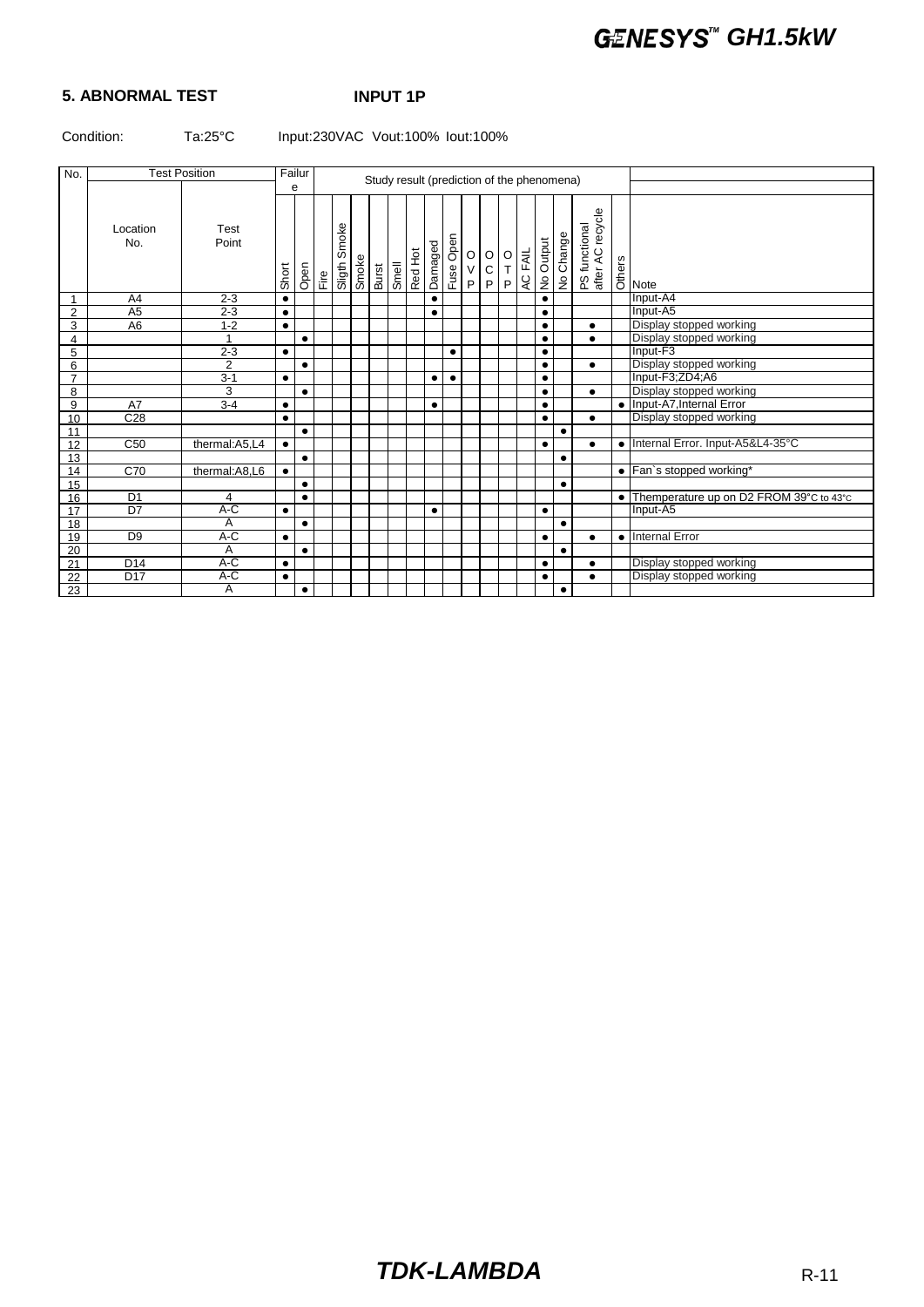#### **5. ABNORMAL TEST PFC 1P**

#### Condition: Ta:25°C Input:230VAC Vout:100% Iout:100%

|                | <b>Test Position</b> |               | Failur<br>Study result (prediction of the phenomena)<br>e |           |      |                  |       |       |       |         |           |           |  |  |                                                                        |                |           |           |                                   |  |                                          |
|----------------|----------------------|---------------|-----------------------------------------------------------|-----------|------|------------------|-------|-------|-------|---------|-----------|-----------|--|--|------------------------------------------------------------------------|----------------|-----------|-----------|-----------------------------------|--|------------------------------------------|
|                |                      |               |                                                           |           |      |                  |       |       |       |         |           |           |  |  |                                                                        |                |           |           |                                   |  |                                          |
| No.            | Location<br>No.      | Test<br>Point | Short                                                     | Open      | Fire | Smoke<br>; upils | Smoke | Burst | llews | Red Hot | Damaged   | Fuse Open |  |  | $\begin{array}{c c}\n0 & D & D \\ 0 & 0 & D \\ 0 & D & D\n\end{array}$ | <b>AC FAIL</b> | No Output | No Change | PS functional<br>after AC recycle |  | $rac{6}{6}$ Note                         |
| 1              | C10, C11, C12        |               | $\bullet$                                                 |           |      |                  |       |       |       |         | $\bullet$ | $\bullet$ |  |  |                                                                        |                | $\bullet$ |           |                                   |  | D1, Input F1, F2                         |
| $\overline{2}$ |                      |               |                                                           | $\bullet$ |      |                  |       |       |       |         |           |           |  |  |                                                                        |                |           | $\bullet$ |                                   |  |                                          |
| 3              | $\overline{D2}$      | A-C           | $\bullet$                                                 |           |      |                  |       |       |       |         |           |           |  |  |                                                                        |                | $\bullet$ |           |                                   |  | $\bullet$ Display shows: V - 0 and I - 0 |
| 4              |                      | Α             |                                                           | $\bullet$ |      |                  |       |       |       |         |           |           |  |  |                                                                        |                |           | $\bullet$ |                                   |  |                                          |
| 5              | D <sub>4</sub>       | A-C           | $\bullet$                                                 |           |      |                  |       |       |       |         |           |           |  |  |                                                                        |                |           | $\bullet$ |                                   |  |                                          |
| 6              |                      | A             |                                                           | $\bullet$ |      |                  |       |       |       |         |           |           |  |  |                                                                        |                |           | $\bullet$ |                                   |  |                                          |
| $\overline{7}$ | L1                   |               | $\bullet$                                                 |           |      |                  |       |       |       |         | $\bullet$ | $\bullet$ |  |  |                                                                        |                | $\bullet$ |           |                                   |  | Q3, Q4, R10, ZD1; Input - F1, F2         |
| 8              |                      |               |                                                           | $\bullet$ |      |                  |       |       |       |         | $\bullet$ | $\bullet$ |  |  |                                                                        |                | $\bullet$ |           |                                   |  | Q7, Q8, R20, R24, ZD2; Input - F1, F2    |
| 9              | Q <sub>1</sub>       | B-E           | $\bullet$                                                 |           |      |                  |       |       |       |         |           |           |  |  |                                                                        |                |           | $\bullet$ |                                   |  |                                          |
| 10             |                      | B             |                                                           | $\bullet$ |      |                  |       |       |       |         | $\bullet$ | $\bullet$ |  |  |                                                                        |                | $\bullet$ |           |                                   |  | Q7, Q8, R20, R24, ZD2; Input - F1, F2    |
| 11             |                      | K-E           | $\bullet$                                                 |           |      |                  |       |       |       |         |           |           |  |  |                                                                        |                |           | $\bullet$ |                                   |  |                                          |
| 12             |                      | E             |                                                           | $\bullet$ |      |                  |       |       |       |         | $\bullet$ | $\bullet$ |  |  |                                                                        |                | $\bullet$ |           |                                   |  | Q7, Q8, R20, R24, ZD2; Input - F1, F2    |
| 13             |                      | K-B           | $\bullet$                                                 |           |      |                  |       |       |       |         | $\bullet$ | $\bullet$ |  |  |                                                                        |                | $\bullet$ |           |                                   |  | Q7, Q8, R20, R24, ZD2; Input - F1, F2    |
| 14             |                      | K             |                                                           | $\bullet$ |      |                  |       |       |       |         |           |           |  |  |                                                                        |                |           | $\bullet$ |                                   |  |                                          |
| 15             | Q2                   | B-E           | $\bullet$                                                 |           |      |                  |       |       |       |         |           |           |  |  |                                                                        |                |           | $\bullet$ |                                   |  |                                          |
| 16             |                      | B             |                                                           | $\bullet$ |      |                  |       |       |       |         | $\bullet$ | $\bullet$ |  |  |                                                                        |                | $\bullet$ |           |                                   |  | Q3, Q4, R10, ZD1; Input - F1, F2         |
| 17             |                      | K-E           | $\bullet$                                                 |           |      |                  |       |       |       |         | $\bullet$ | $\bullet$ |  |  |                                                                        |                | $\bullet$ |           |                                   |  | Q7, Q8, R20, R24, ZD2; Input - F1, F2    |
| 18             |                      | E             |                                                           | $\bullet$ |      |                  |       |       |       |         | $\bullet$ | $\bullet$ |  |  |                                                                        |                | $\bullet$ |           |                                   |  | Q3, Q4, R10, ZD1; Input - F1, F2         |
| 19             |                      | K-B           | $\bullet$                                                 |           |      |                  |       |       |       |         | $\bullet$ | $\bullet$ |  |  |                                                                        |                | $\bullet$ |           |                                   |  | Q7, Q8, R20, R24, ZD2; Input - F1, F2    |
| 20             |                      | K             |                                                           | $\bullet$ |      |                  |       |       |       |         | $\bullet$ | $\bullet$ |  |  |                                                                        |                | $\bullet$ |           |                                   |  | Q3, Q4, R10, ZD1; Input - F1, F2         |
| 21             | O <sub>3</sub>       | $G-S$         | $\bullet$                                                 |           |      |                  |       |       |       |         | $\bullet$ | $\bullet$ |  |  |                                                                        |                | $\bullet$ |           |                                   |  | Q7, Q8, R20, R24, ZD2; Input - F1, F2    |
| 22             |                      | G             |                                                           | $\bullet$ |      |                  |       |       |       |         | $\bullet$ | $\bullet$ |  |  |                                                                        |                | $\bullet$ |           |                                   |  | Q3, Q4, R10, ZD1; Input - F1, F2         |
| 23             |                      | $D-S$         | $\bullet$                                                 |           |      |                  |       |       |       |         | $\bullet$ | $\bullet$ |  |  |                                                                        |                | $\bullet$ |           |                                   |  | Q3, Q4; Input - F1, F2; DC/DC - F1       |
| 24             |                      | S             |                                                           |           |      |                  |       |       |       |         |           |           |  |  |                                                                        |                |           |           |                                   |  | Q3, Q4, R6, R10, ZD1;                    |
|                |                      |               |                                                           | $\bullet$ |      |                  |       |       |       |         | $\bullet$ | $\bullet$ |  |  |                                                                        |                | ٠         |           |                                   |  | Input - F1, F2; DC/DC - F1               |
| 25             |                      | $D-G$         | $\bullet$                                                 |           |      |                  |       |       |       |         | ٠         | $\bullet$ |  |  |                                                                        |                | ٠         |           |                                   |  | Q3, Q4, R6, R10, ZD1; Input - F1, F2     |
| 26             |                      | D             |                                                           | $\bullet$ |      |                  |       |       |       |         | $\bullet$ | $\bullet$ |  |  |                                                                        |                | $\bullet$ |           |                                   |  | Q3, Q4, R6, R10, ZD1; Input - F1, F2     |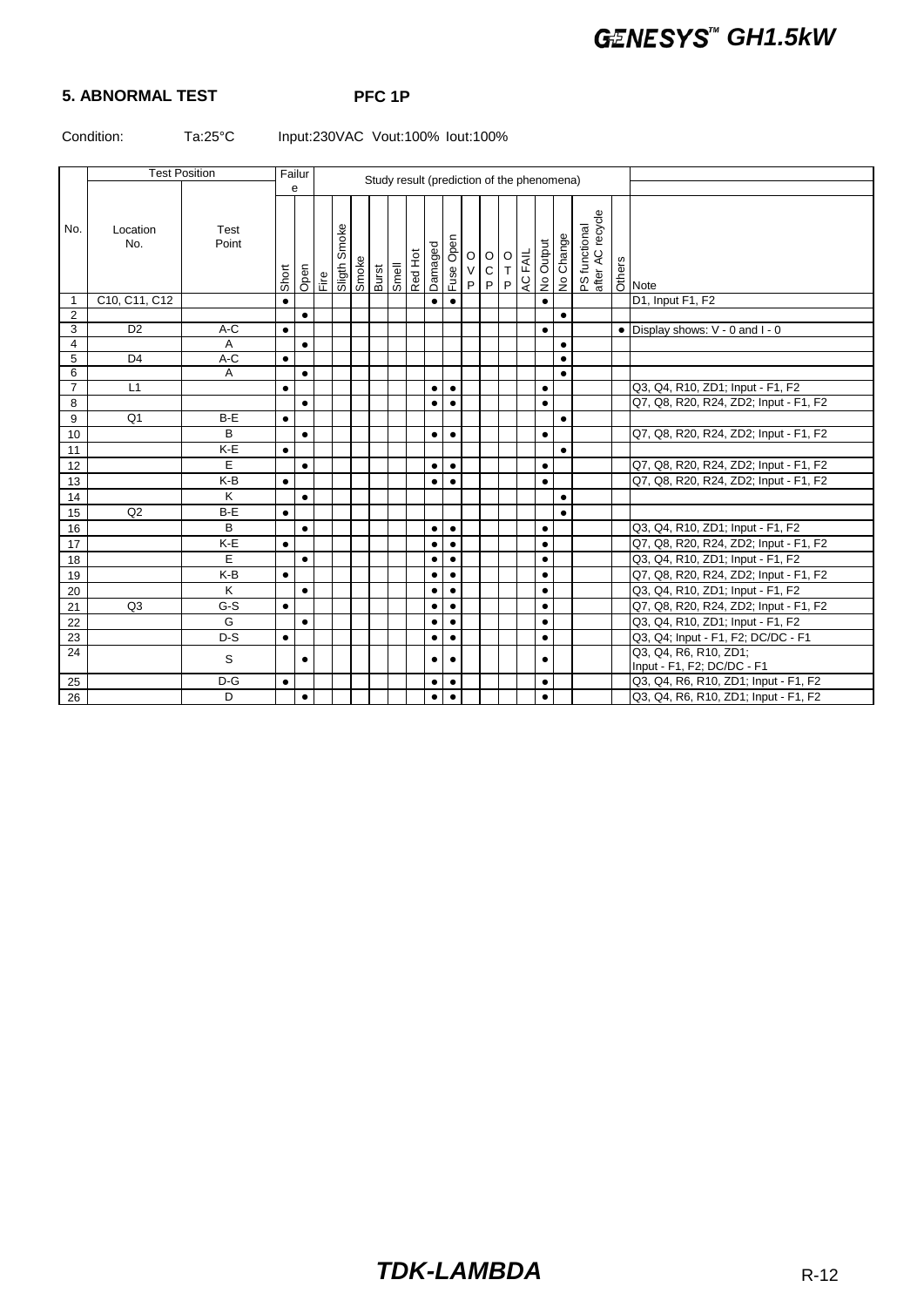#### **5. ABNORMAL TEST DCDC 10V**

Condition: Ta:25°C Input:230VAC Vout:100% Iout:100%

|                | <b>Test Position</b> |                  |           | Failur<br>Study result (prediction of the phenomena) |      |                              |       |       |           |         |           |           |           |                      |                          |  |           |                          |                                   |           |                                                                              |
|----------------|----------------------|------------------|-----------|------------------------------------------------------|------|------------------------------|-------|-------|-----------|---------|-----------|-----------|-----------|----------------------|--------------------------|--|-----------|--------------------------|-----------------------------------|-----------|------------------------------------------------------------------------------|
|                | e                    |                  |           |                                                      |      |                              |       |       |           |         |           |           |           |                      |                          |  |           |                          |                                   |           |                                                                              |
| No.            | Location<br>No.      | Test<br>Point    | Short     | Open                                                 | Fire | Smoke<br>Sligth <sup>:</sup> | Smoke | Burst | lləws     | Red Hot | Damaged   | Fuse Open | $\vee$    | $O$ O<br>$\mathsf C$ | <b>D H O<br/>AC FAIL</b> |  | No Output | Change<br>$\overline{2}$ | PS functional after<br>AC recycle | Others    |                                                                              |
|                |                      |                  |           |                                                      |      |                              |       |       |           |         |           |           | P         | $\mathsf{P}$         |                          |  |           |                          |                                   |           | Note                                                                         |
| $\mathbf{1}$   | C <sub>8</sub>       |                  | $\bullet$ |                                                      |      |                              |       |       | $\bullet$ |         | $\bullet$ | $\bullet$ |           |                      |                          |  | $\bullet$ |                          |                                   |           | A1, Q2, Q6~Q10, D11, D13, D14, ZD1, R6,<br>R39, R40, R41, R42                |
| $\overline{2}$ |                      |                  |           | $\bullet$                                            |      |                              |       |       |           |         |           |           |           |                      |                          |  |           | $\bullet$                |                                   |           |                                                                              |
| 3              | $\overline{C17}$     |                  | $\bullet$ |                                                      |      |                              |       |       |           |         | $\bullet$ | $\bullet$ |           |                      |                          |  | $\bullet$ |                          |                                   |           | PFC3P200 - D1; Input3P200 - F1, F3                                           |
| $\overline{4}$ |                      |                  |           | $\bullet$                                            |      |                              |       |       |           |         |           |           |           |                      |                          |  |           | $\bullet$                |                                   |           |                                                                              |
| 5              | L3                   |                  | $\bullet$ |                                                      |      |                              |       |       |           |         |           |           |           |                      |                          |  |           | $\bullet$                |                                   |           |                                                                              |
| 6              |                      |                  |           | $\bullet$                                            |      |                              |       |       |           |         |           |           |           |                      |                          |  | $\bullet$ |                          | $\bullet$                         |           |                                                                              |
| $\overline{7}$ | $\overline{Q1}$      | $G-S$            | $\bullet$ |                                                      |      |                              |       |       |           |         |           |           |           |                      |                          |  |           |                          | $\bullet$                         | $\bullet$ | Q2 temp enlarge from 57°C to 76°C                                            |
| 8              |                      | G                |           | $\bullet$                                            |      |                              |       |       |           |         |           |           | $\bullet$ |                      |                          |  | $\bullet$ |                          | $\bullet$                         |           |                                                                              |
| 9              |                      | $\overline{D-S}$ | $\bullet$ |                                                      |      |                              |       |       |           |         |           |           | $\bullet$ |                      |                          |  | $\bullet$ |                          | $\bullet$                         |           |                                                                              |
| 10             |                      | S                |           | $\bullet$                                            |      |                              |       |       |           |         |           |           |           |                      |                          |  |           |                          | $\bullet$                         | $\bullet$ | Q2 temp enlarge from 57°C to 76°C                                            |
| 11             |                      | $D-G$            | $\bullet$ |                                                      |      |                              |       |       |           |         |           |           | $\bullet$ |                      |                          |  | $\bullet$ |                          | $\bullet$                         |           |                                                                              |
| 12             |                      | D                |           | $\bullet$                                            |      |                              |       |       |           |         |           |           |           |                      |                          |  |           |                          | $\bullet$                         | $\bullet$ | Q2 temp enlarge from 57°C to 76°C                                            |
| 13             | Q <sub>5</sub>       | $G-S$            | $\bullet$ |                                                      |      |                              |       |       |           |         |           |           |           |                      |                          |  |           |                          | $\bullet$                         | $\bullet$ | Vo go down to 6V; Mode CV change to CC                                       |
| 14             |                      | G                |           | $\bullet$                                            |      |                              |       |       | $\bullet$ |         | $\bullet$ | $\bullet$ |           |                      |                          |  | $\bullet$ |                          |                                   |           | A1, Q6, Q5, C12, C14, C20, Q1, D1, R2, ZD1, R5                               |
| 15             |                      | $D-S$            | $\bullet$ |                                                      |      |                              |       |       | $\bullet$ |         | $\bullet$ | $\bullet$ |           |                      |                          |  | $\bullet$ |                          |                                   |           | A1, Q6, Q5, Q1, D1, R1, R2, ZD1, R5                                          |
| 16             |                      | s                |           | $\bullet$                                            |      |                              |       |       |           |         |           |           |           |                      |                          |  |           |                          | $\bullet$                         |           | • Vo go down to 6V; Mode CV change to CC                                     |
| 17             |                      | $D-G$            | $\bullet$ |                                                      |      |                              |       |       | $\bullet$ |         | $\bullet$ | $\bullet$ |           |                      |                          |  | $\bullet$ |                          |                                   |           | A1, Q5, Q6, Q4, Q1, D1, D6, D8, R1, R2, ZD1, R5, R27,<br>R28.                |
| 18             |                      | D                |           | $\bullet$                                            |      |                              |       |       |           |         |           |           |           |                      |                          |  |           |                          | $\bullet$                         |           | • Vo go down to 6V; Mode CV change to CC                                     |
| 19             | Q23                  | $G-S$            | $\bullet$ |                                                      |      |                              |       |       |           |         |           |           |           |                      |                          |  |           | $\bullet$                |                                   |           |                                                                              |
| 20             |                      | G                |           | $\bullet$                                            |      |                              |       |       |           |         |           |           |           |                      |                          |  |           | $\bullet$                |                                   |           |                                                                              |
| 21             |                      | $D-S$            | $\bullet$ |                                                      |      |                              |       |       | $\bullet$ |         | $\bullet$ | $\bullet$ |           |                      |                          |  | $\bullet$ |                          |                                   |           | A1, Q25, Q5~Q7, Q9, Q1, D1, D6, R2, ZD1, R5,<br>R27, R30, R39                |
| 22             |                      | S                |           | $\bullet$                                            |      |                              |       |       |           |         |           |           |           |                      |                          |  |           | $\bullet$                |                                   |           |                                                                              |
| 23             |                      | $D-G$            | $\bullet$ |                                                      |      |                              |       |       | $\bullet$ |         | $\bullet$ | $\bullet$ |           |                      |                          |  | $\bullet$ |                          |                                   |           | A1, Q22, Q23, Q25, Q5~Q7, Q9, Q1, D1, D6, R2,<br>ZD1, R5, R27, R30, R39, R84 |
| 24             |                      | D                |           | $\bullet$                                            |      |                              |       |       |           |         |           |           |           |                      |                          |  |           | $\bullet$                |                                   |           |                                                                              |
| 25             | T <sub>3</sub>       | $1 - 2$          | $\bullet$ |                                                      |      |                              |       |       | $\bullet$ |         | $\bullet$ | $\bullet$ |           |                      |                          |  | $\bullet$ |                          |                                   |           | A1, Q5, Q9, Q10, Q7, C12, C14, C20, Q1, D1, D6,<br>R2, ZD1, R5, R39          |
| 26             |                      | $\mathbf{1}$     |           | $\bullet$                                            |      |                              |       |       |           |         |           |           |           |                      |                          |  | $\bullet$ |                          | $\bullet$                         |           |                                                                              |
| 27             |                      | $A-C$            | $\bullet$ |                                                      |      |                              |       |       |           |         | $\bullet$ |           |           |                      |                          |  | $\bullet$ |                          |                                   |           | A1, Q17, Q25, Q1, Q2, Q5~Q7, Q9, D1, D6, ZD1,<br>R5, R6, R27, R30, R39       |
| 28             |                      | Α                |           | $\bullet$                                            |      |                              |       |       |           |         |           |           |           |                      |                          |  |           |                          | $\bullet$                         |           | • Vo go down to 6V                                                           |
| 29             |                      | $B-C$            | $\bullet$ |                                                      |      |                              |       |       |           |         | $\bullet$ |           |           |                      |                          |  | $\bullet$ |                          |                                   |           | A1, Q17, Q25, Q1, Q2, Q5~Q7, Q9, D1, D6, ZD1,<br>R5, R6, R27, R30, R39       |
| 30             |                      | B                |           | $\bullet$                                            |      |                              |       |       |           |         |           |           |           |                      |                          |  |           |                          | $\bullet$                         |           | • Vo go down to 6V                                                           |